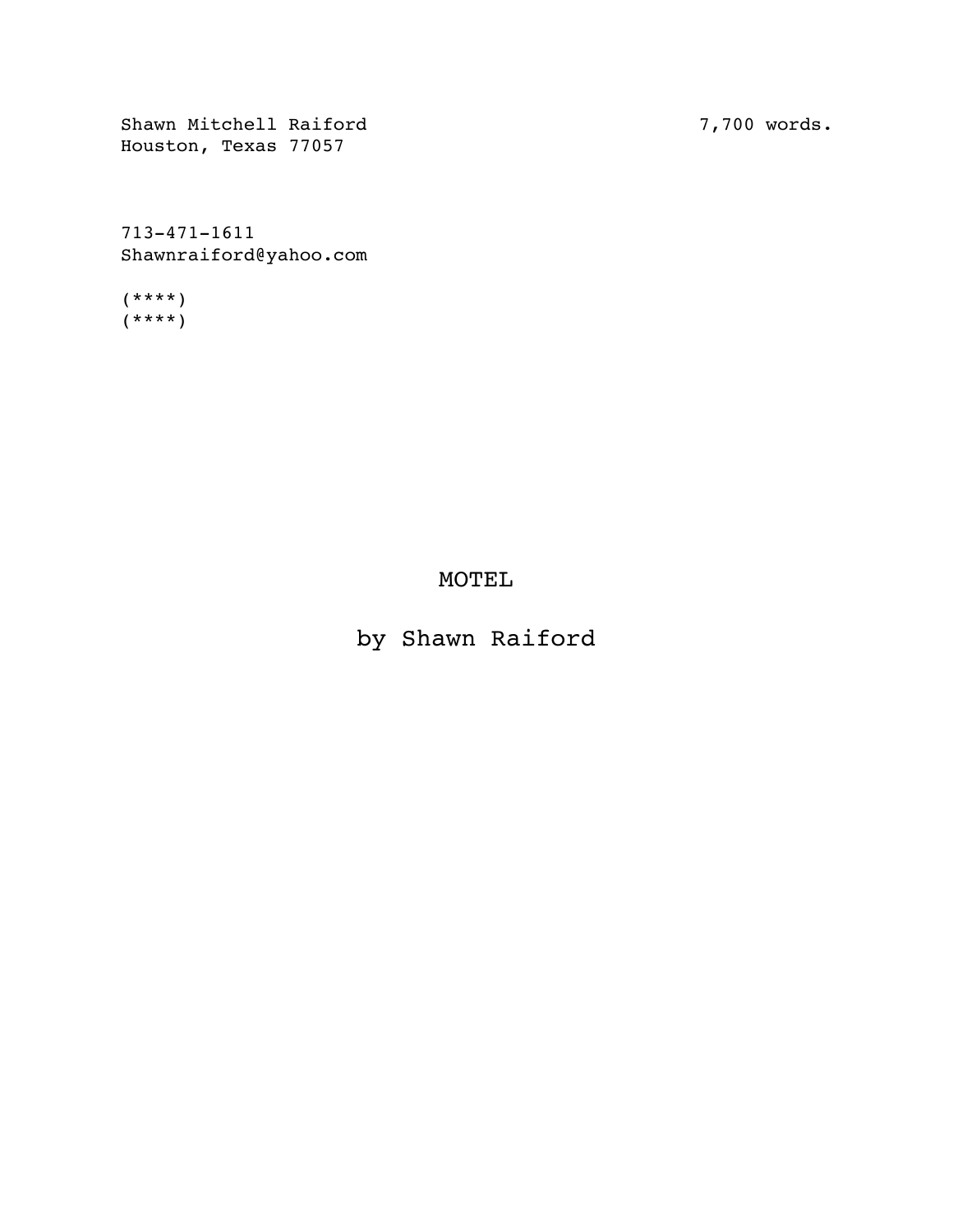"I am a serial killer. I would kill again."

Aileen Wuornos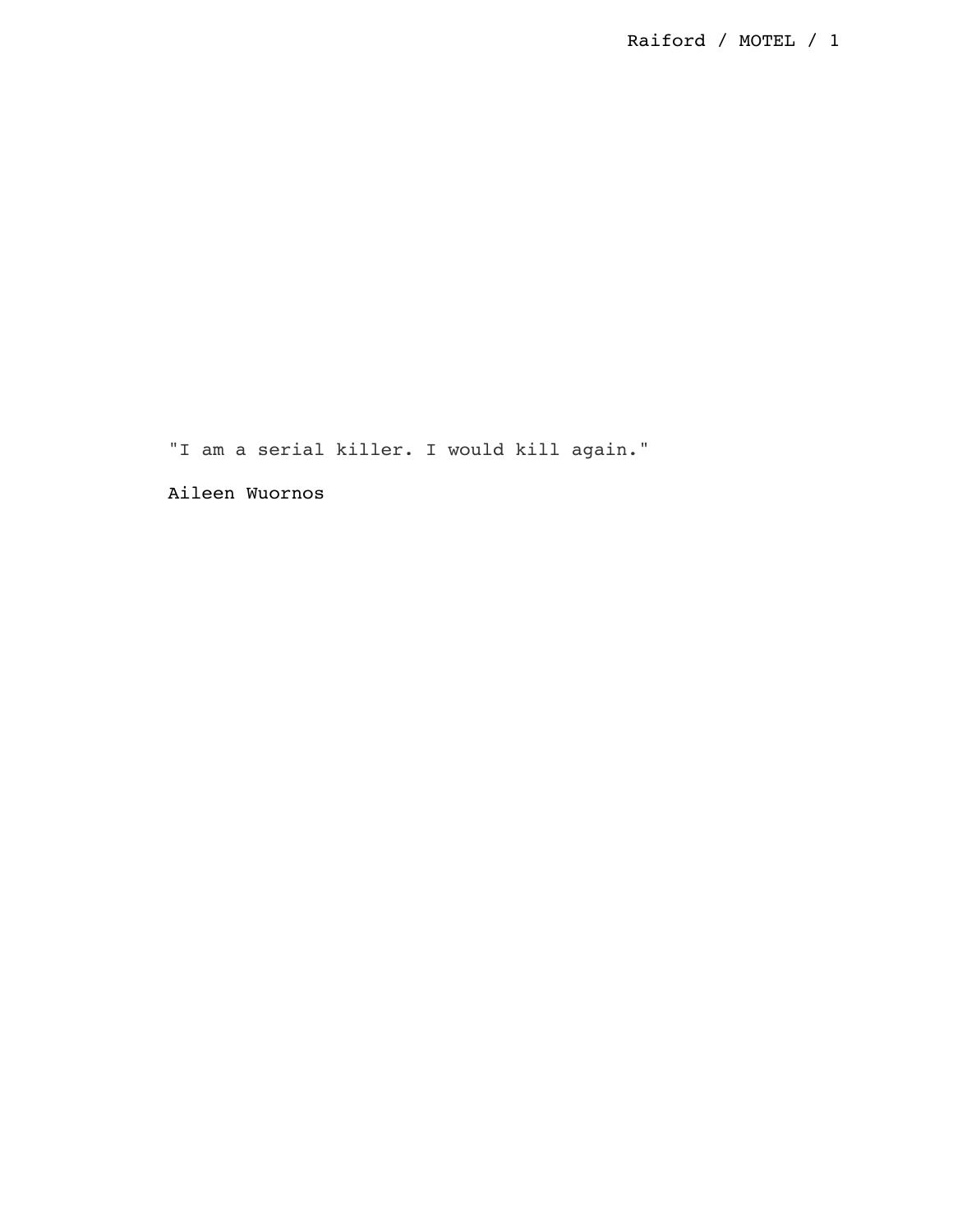It had been a while since the last one; Ana felt the *hunger* returning.

She didn't know what else to call it besides a kind of *hunger*. The hunger was a black, three-dimensional cobweb that reached every part of her brain--it gnawed slowly like a Saint Bernard with a big bone. She knew that she could ignore it for a while but soon she would have to deal with it.

At the moment, all she wanted was to sleep.

Ana would not hesitate to slaughter a church full of priests if it meant she could sleep in a bed tonight.

She had traveled most of the day. Warming the right side of her face--the sun sat on the horizon to her right--sweat rolling down her back. Small rocks crunched under her feet as she walked along the side of the old Texas road.

She didn't know how long she'd been walking--it must have been a few hours because her left knee and both ankles were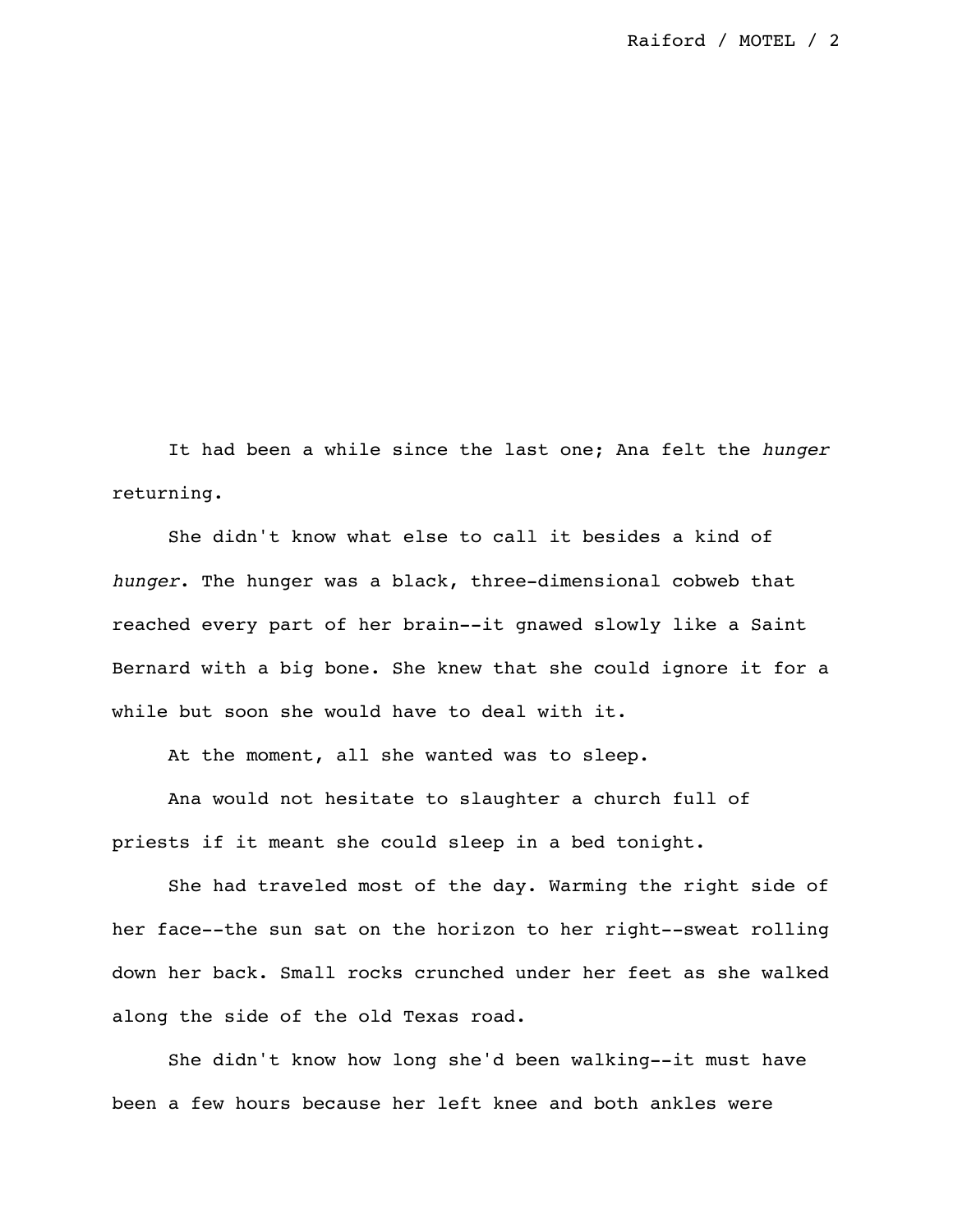getting sore.

She took off her plaid, long-sleeve shirt, a shirt that she stole a couple of weeks ago from a department store, and tied it to a strap of her backpack. The wind felt good against her slick, sweaty skin but she was tired. *Nothing would beat a shower and a soft bed* she thought*.*

Ana felt like she could sleep a for a week.

Last week she landed at a truck stop south of Amarillo, Texas. She couldn't find a willing trucker at the truck stop to let her crash in his truck's cabin. Most of them wanted to fuck her first, but none met the minimalists of standards.

Since she was in no hurry to get anywhere, she hung out at the truck stop for a few days and nights. Ana's days were spent in the truck stop's eating area, working a crossword puzzle she found in the bathroom, and drawing doodles on napkins.

An elderly couple--Joan and Bert--struck up conversation with Ana the second evening. She told them a sob story how her fake boyfriend left her without any money, and they bought her a cheeseburger (with mustard and pickles only), french fries, and a large fountain drink: Coke, not Pepsi. She slowly drank fountain drink, refilling twice, and savored every one of her fries. She only ate a bite of the burger--she saved it for the next day. Bert stood up, telling her that they were leaving.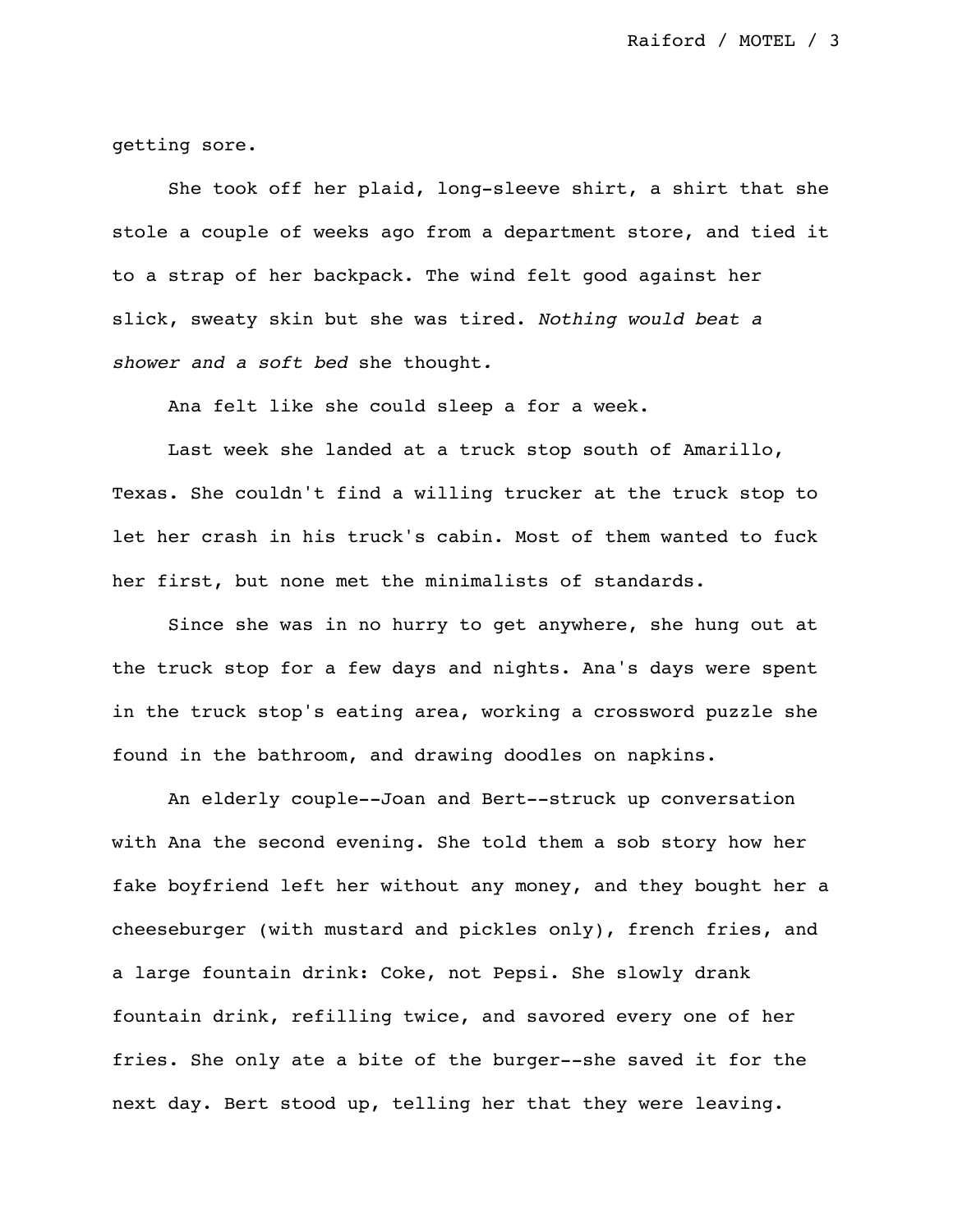*Where y'all headed?* she asked them. They weren't heading anywhere special. They lived in Amarillo and the only reason why they were at the truck stop was because Bert really liked the chicken basket, so she didn't ask for a ride.

While giving Joan and Bert a hug bye and telling them how grateful she was for the meal, Ana was able to swipe Bert's wallet. The wallet didn't help her much because Bert only had a five dollar bill and two credit cards. Ana never stole credit cards or used them. It wasn't because she had any moral objection to stealing or using stolen credit cards, it was just that there were too many cameras nowadays--Orwell was a right!- it would only be a matter of time before the law found her and locked her up.

Ana valued her freedom too much to be locked up. She wasn't afraid of going to jail or prison, a girl had free everything in prison: Food, water, and a bed. The only thing about being locked up in prison was that there weren't many men--besides some of the guards--in women's prison.

She'd have no one to *play* with if she were locked up.

Ana just took the five dollars out and gave Bert's wallet with the truck stop's clerk, telling him she found it near the bathroom.

The first night she slept in a car that had been left open.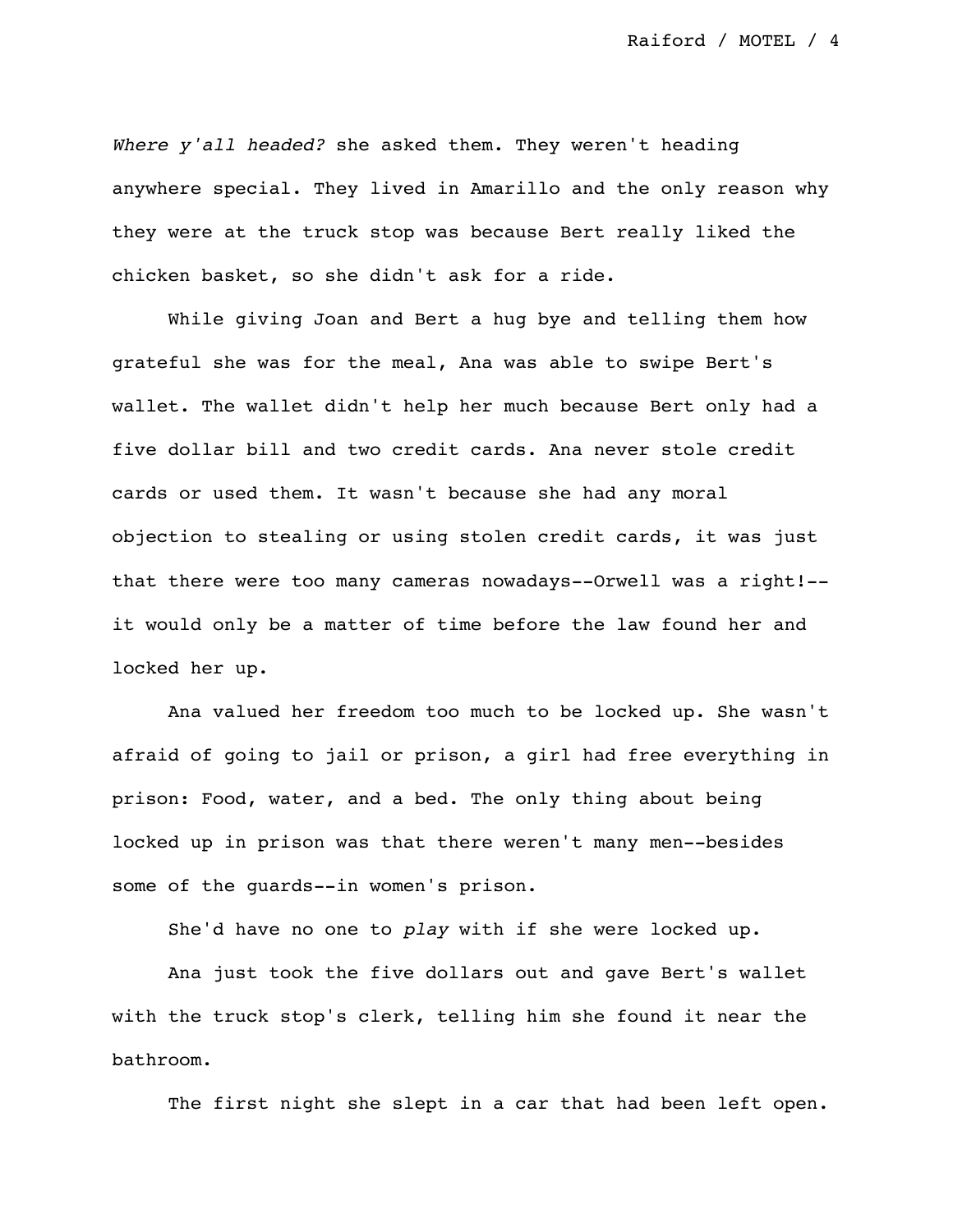Her last few nights Ana curled up with her purse and backpack behind the truck stop, angled an old pallet against the back wall and slept under it.

Early in the morning, she managed to get a lift from a beer-bellied trucker who liked to snort coke from his pinky fingernail while driving. He offered but she declined. Ana got off after a few dozen miles and walked about half an hour before she got another ride from a man who only spoke Mexican. He was dark but not that small. He managed to inform her that his name was Juan Eduardo from Veracruz. He tried to speak English but Ana grew impatient and stopped listening. The man from Veracruz dropped Ana off about an hour ago.

The temperature dropped a couple of degrees and night was fast coming. She trudged down the highway, making her way towards some lights up ahead. The lights belonged to a motel. She only had twenty bucks but she would not waste them on a room.

Ana made her way towards the manager's office.

She was hoping that she could sway the manager to let her crash out on a bed or even the floor somewhere for a blow job. If he wanted to fuck her it would be the room plus twenty bucks.

She wore a pair of blue Adidas running shoes, blue jean cutoffs, the legs cut off just under her butt cheeks. Her tan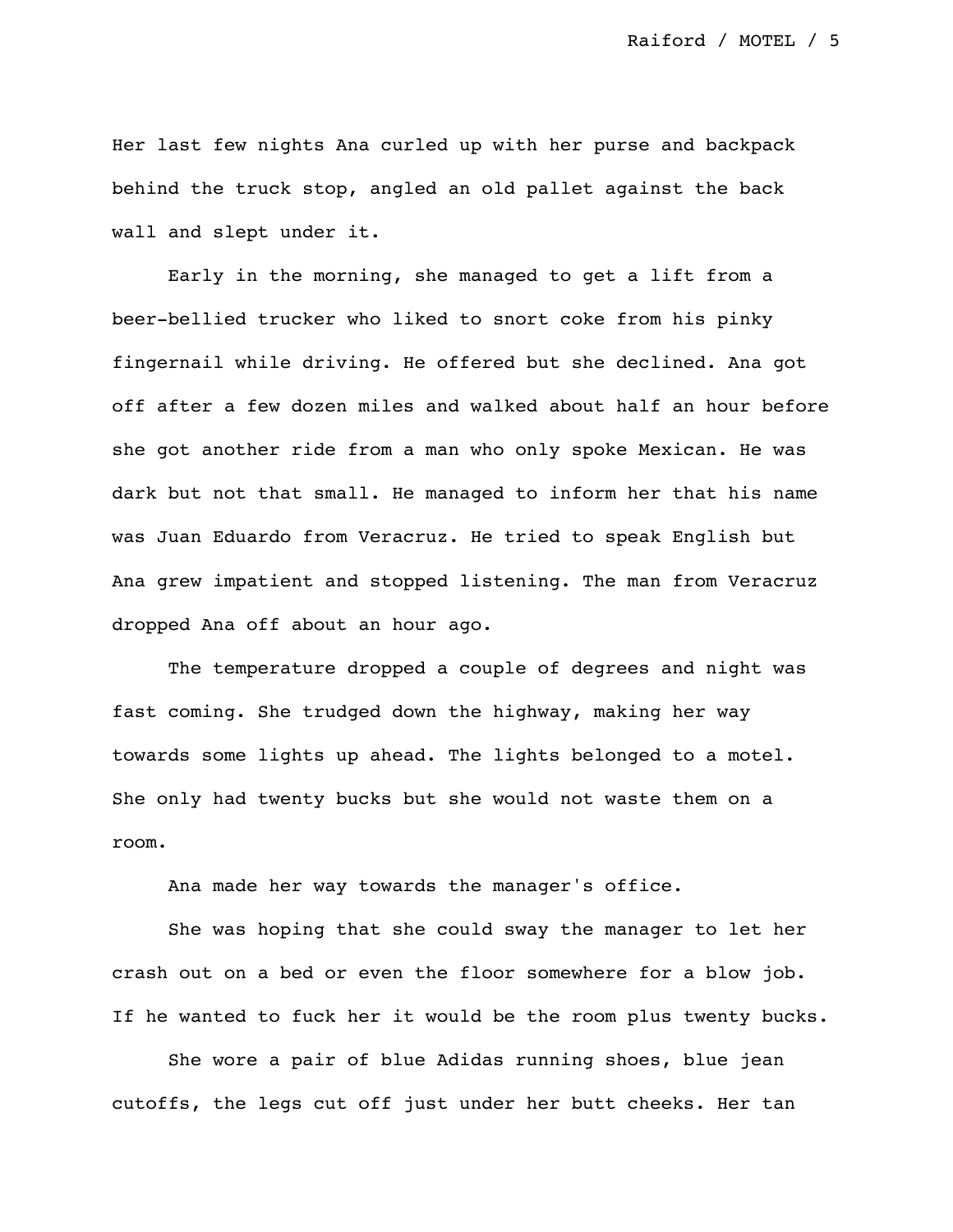thinnish legs showed a few scratches and a bruise on the left thigh. Her dirty blonde hair was stringy, tucked behind her ears, reached halfway down the back of her pink t-shirt.

The door was all glass and Ana peeked into the lobby but couldn't see the night manager. She opened the front door, entering the office. A bell clanked against the upper part of the metal frame of the door as she walked through. The air conditioning was cold and felt good to Ana. A woman came through a door on the back wall, stood behind the front desk, holding a small styrofoam cup. "Hello," she said, smiling, placing the cup down on the desk.

## *Damn it!*

Ana shook her head slightly. *Hope she's a lesbo.*

She smiled, still hopeful. Ana turned to the left, noticed the coffee pot and styrofoam cups on a small table against the adjacent wall. There were small containers with sugar and creamer. Ana's mouth watered a little.

She turned back to face the woman. "Howdy," said Ana, inching her way to the desk. The office was a bit dated but clean and helped make the office feel a little cozy. A computer monitor, keyboard, and mouse sat on top of the desk. They were accompanied by a plant with dark reddish leaves. The woman was shorter than Ana. She was white and around forty with shoulder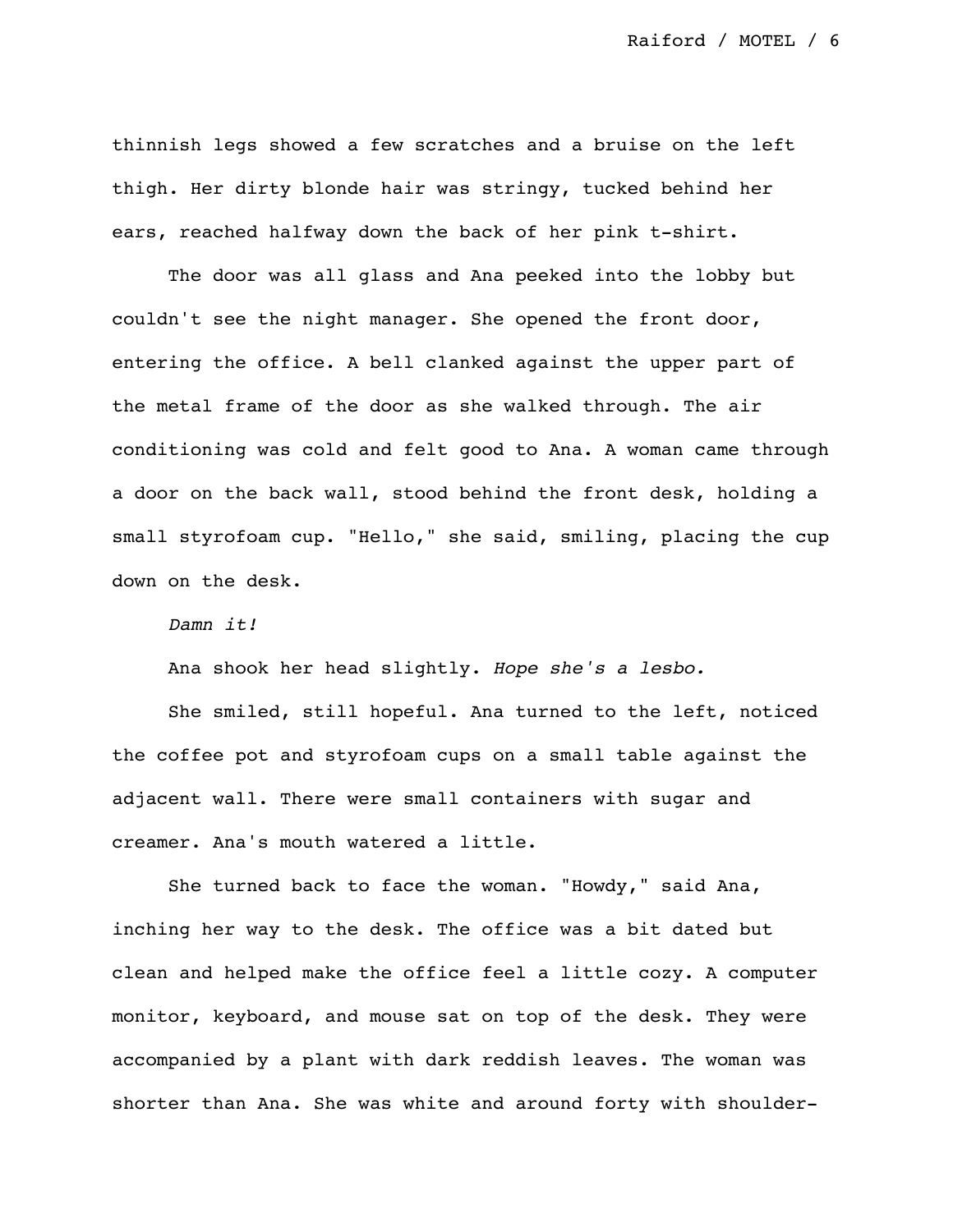length brownish straight hair. Ana could tell that she was no lesbian. Lesbians always looked at Ana like they wanted to have her for supper on the spot. She figured her odds at being able to sleep here were low, but Ana would try anyway.

"My name is Ana," she said, sticking her hand out, stretching across the desk.

The woman accepted Ana's hand and shook it. "My name is Gracie, how do you do, Ana?" she said, letting go of her hand.

"It's funny you ask, Gracie. I am not doing so well. Down on my luck." Ana exhaled. "Long story short, my boyfriend left me high and dry in Amarillo and I'm trying to get back to Houston," she said.

Gracie's facial expression went from that of a welcoming shopkeep to that of an irritated mother-in-law upset with her daughter-in-law.

"And you need some money? Is that it, Honey?" she said, folding her arms.

Ana shook her head slowly. "No, ma'am, I was hoping you had a small section of floor somewhere or an unused bed I could sleep in for a few hours, then I'll be on my way." She winced. "I've slept outside for the last few nights and I'd like to sleep inside tonight if possible."

Gracie grabbed her cup from the desk, took another sip of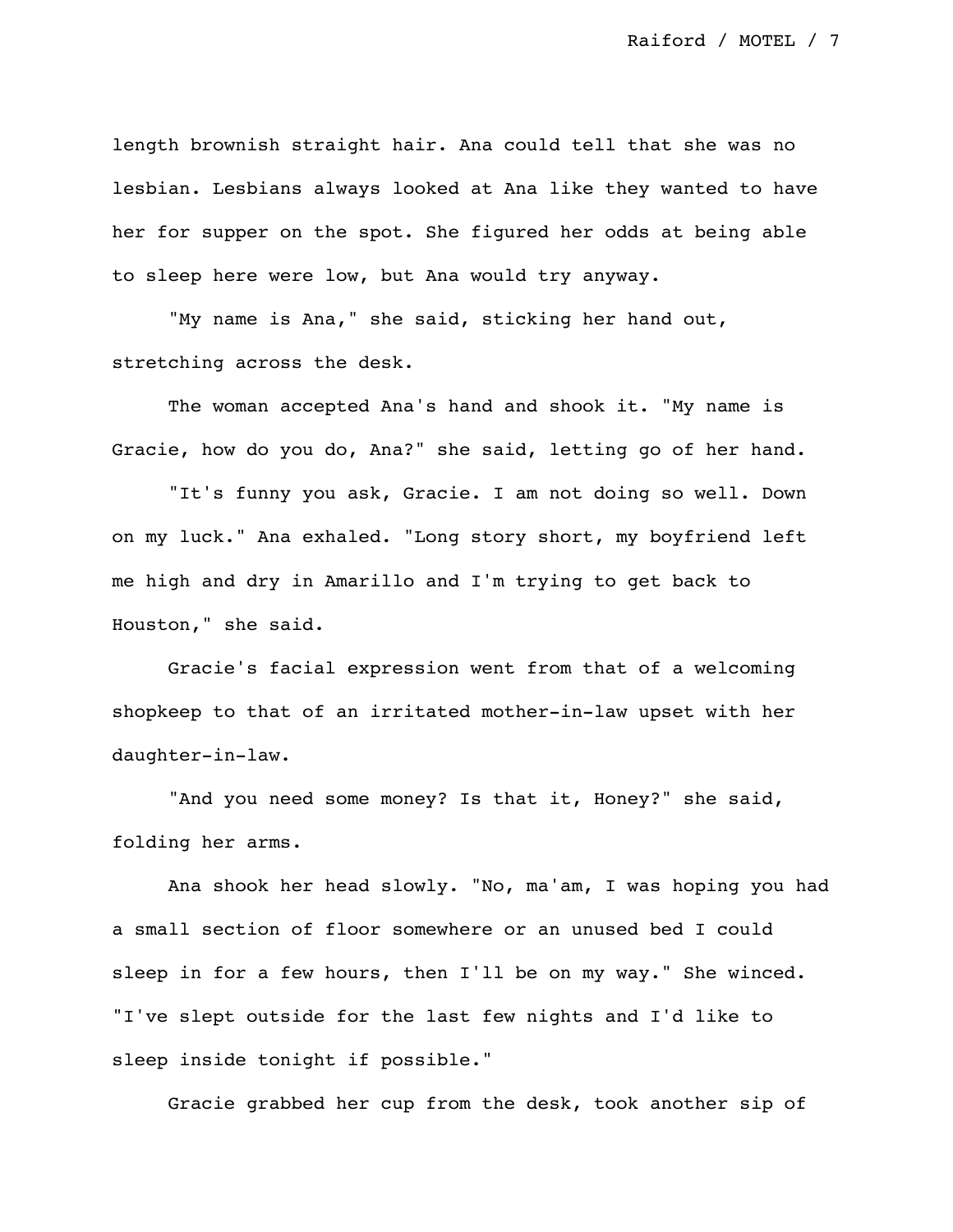her what Ana thought was coffee and sat it back down. She walked to the side of the desk, pushed open the swing door that was attached at he end of the desk. It rubbed against the wall slightly, over time, leaving the spot streaked and discolored. Gracie stopped, letting the swing door swing behind her. She was bare foot, sliding her feet into a pair of house slippers that Ana hadn't notice before.

"Well, Ana, I'm sorry but you got to get the fuck out of here!" Gracie said, opening the door Ana just came through--the bell clanked against the door.

Ana felt her face heat up a little. Gracie pointed out the door with her other hand. *She cussed me.*

Ana wanted to grab the box cutter from her back pocket, cut up this bitch's face, open up her belly. She pulled in a deep breath, letting it out slowly.

She wouldn't kill her--Ana never killed women.

She wanted to tell this woman that she'd do some work around the motel in exchange for a room but Ana knew that she wouldn't agree to that. No, she wouldn't kill Gracie but Ana wouldn't--*she couldn't*--let it go.

*She cussed me!*

She gained energy with every breath. Glancing back at the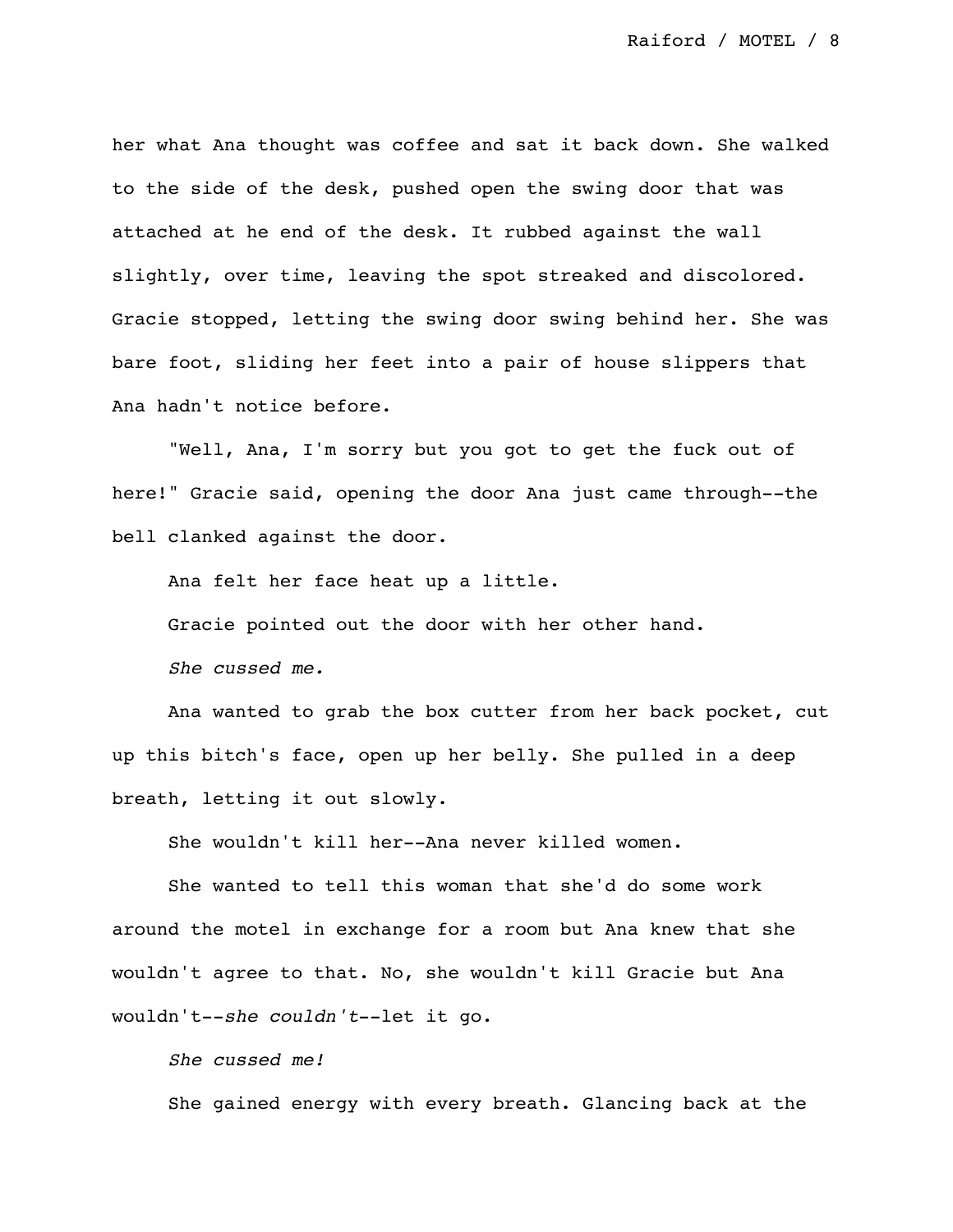desk, she saw Gracie's cup. Her mouth watered. It made her want coffee.

"Go on! Get the hell out of here, or do I need to call the sheriff, Ana? I call him and he'll be here in five minutes," Gracie said impatiently.

*Five minutes? Gracie, in five minutes I could be playing in a pool of your blood.* She smiled, holding up a hand. "No ma'am, I'm leaving, sorry to have disturbed you."

#

Wanting to let the *hunger* loose, Ana walked down the sidewalk towards the motel's rooms.

She walked a few feet down the sidewalk, checking to see if Gracie was watching her. She wasn't. Ana walked and found the small laundry room and dropped backpack on a dryer.

There were standard residential washing machines and dryers, with coin slots inhabiting the laundry room. She saw that it was fifty cents a wash. She had some change and thought about throwing some of her stuff in but didn't because she had to hold on to all the money she could. One washing machine and two dryers were on. She sat on top of one of the dryers; the shaking felt good. Her feet and ankles thanked her for resting. She sat and jiggled for ten minutes before jumping off.

She peeked outside the door, looked down the sidewalk, into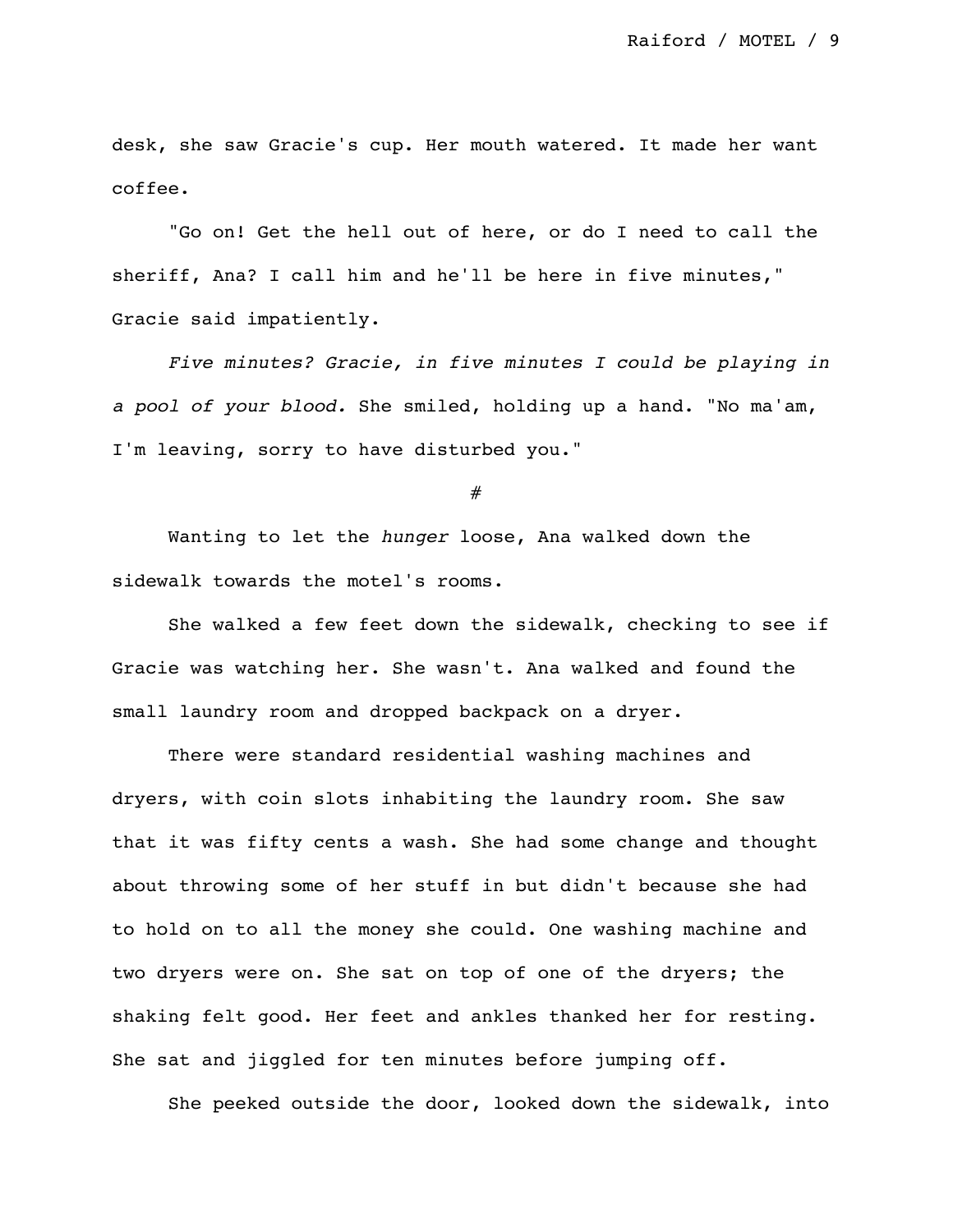a passageway. She saw what looked like an ice machine. She looked--there weren't many cars in the parking lot--three in all. Remembering the coffee pot, she went back to the door and peeked in the lobby, watching Gracie type something into the computer. Ana waited a couple of minutes, watching as Gracie exited through a back door, leaving the front desk unattended. She grabbed the door bell as she slowly opened the door, entering the lobby. She eased over to the coffee pot, grabbing a styrofoam cup, pouring herself a full cup of coffee. She put a stirrer in the coffee, pocketing several packets of sugar and dry creamer.

As she turned to leave Ana noticed Gracie's lipstickedstained cup still on the front desk and an idea came to her. She grabbed another styrofoam cup and extended two fingers--an upside-down peace sign--inside Gracie's cup. Lifting it, Ana placed Gracie's cup inside the new cup. Ana dumped the inch of coffee at the bottom of Gracie's cup into a trash can next to the table, placing her coffee cup inside, Gracie's cup was now the middle cup. She turned to leave once more and stopped, looking down at Gracie's slippers standing guard outside the swinging door like little watchdogs. She grabbed them. She held the bell while leaving the lobby.

She put Gracie's slippers in her backpack, placing them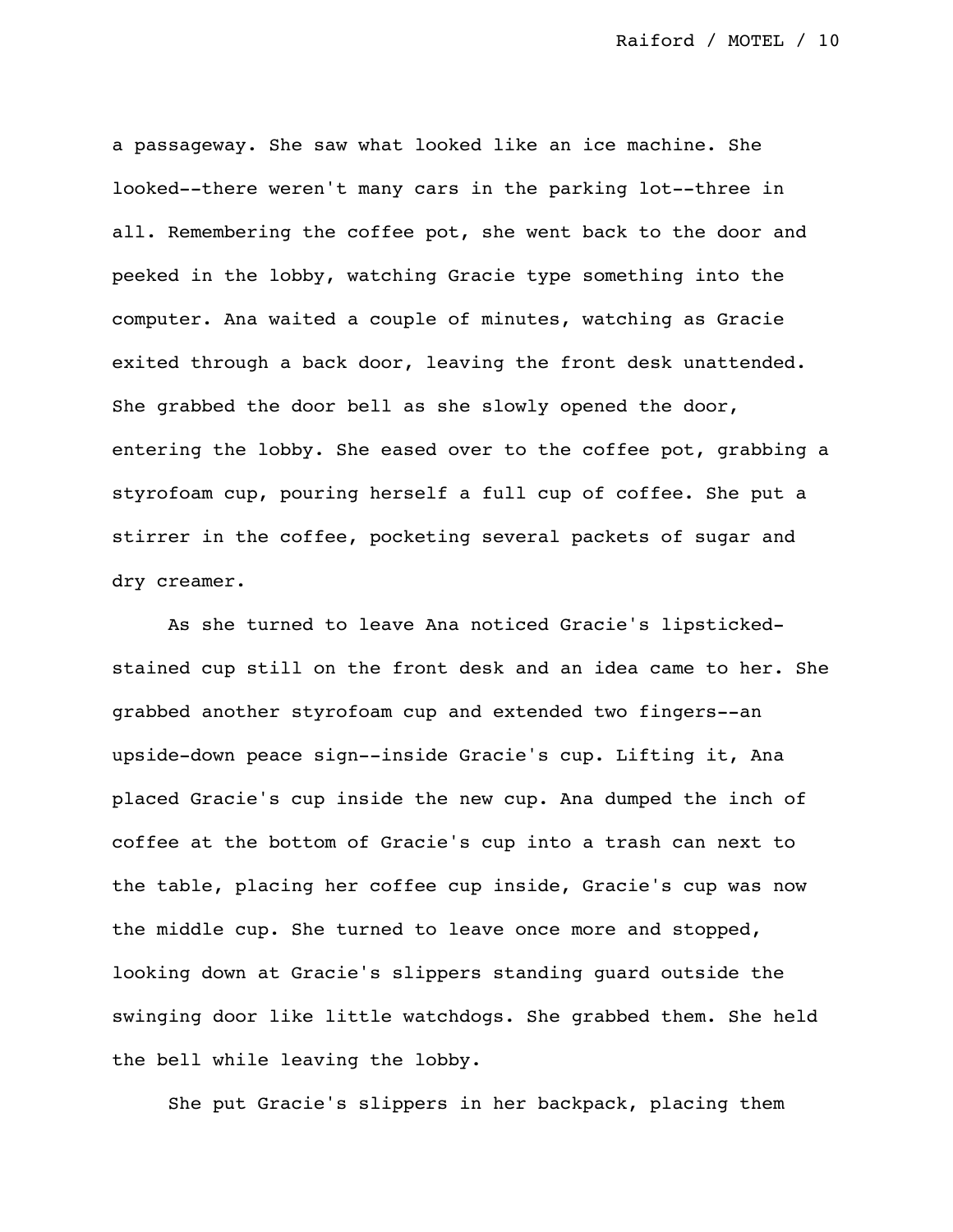next to a small purse. With the cup of coffee in hand and backpack hanging from a shoulder, Ana moseyed to the nearest street corner. The street light was out which allowed her to hangout fairly close to the motel without being seen easily.

Ana found an old milk crate under an old Oak tree. She used it to sit on a few yards from the street corner. There was a cluster of trees about fifty yards away and she thought that would be the worst of her choices of places to sleep tonight. Under the small purse and slippers, inside her backpack, she found the honeybun and Pringles, the last of the food she stole from a convenient store two days ago. She put the Pringles back, thinking that the salty taste wouldn't go well with the coffee. She enjoyed the warm liquid trickling down her throat and the sugary sweetness of the honeybun. When you didn't eat much--life on the road--food tasted incredible when you finally ate something.

She ate the honeybun slowly, making it last, savoring every morsel. Ana sat there on the milk crate for another hour before Gracie had her next customers: a black family, mom and dad, and son. They got a room on the right side of the motel, opposite side of where she sat.

Then one of the original cars in the parking lot had left. Another hour passed, more clients. One man in a suit, probably a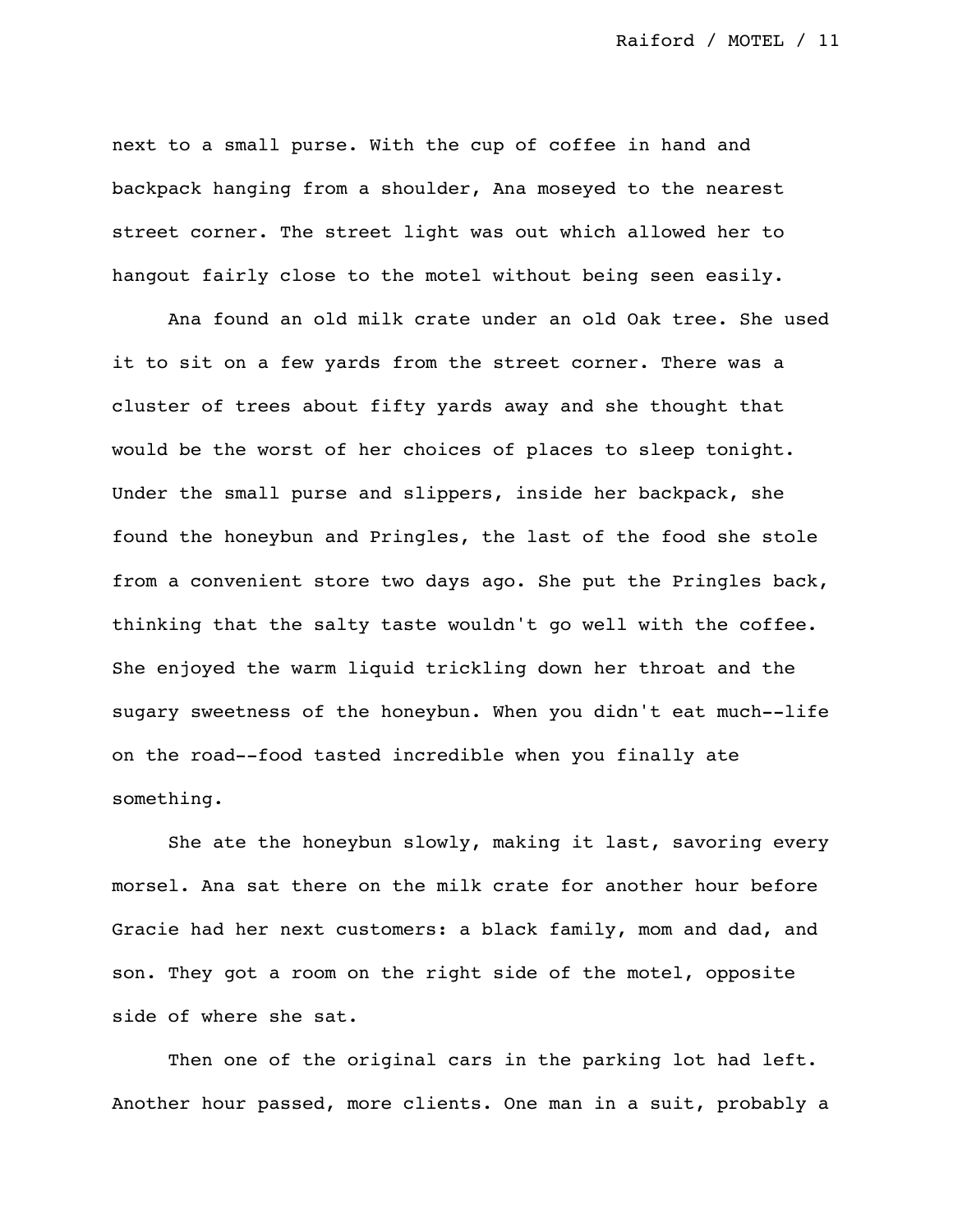businessman. The other was a young Hispanic man with his girlfriend, she might have been a prostitute. Ana wasn't sure. He was dressed like a cowboy and she was dressed in a short skirt with hooker heels.

*Will the businessman be the lucky one? Or will the Mexican have a three-way?*

Ana decided to wait--it wasn't that late. She dug in the purse and found a half eaten Slim Jim. She yelped out in excitement. Slim Jim was her favorite food group. She ate it a half inch at a time and enjoyed every bit of it. Twenty minutes later an old blue Ford truck pulled into a parking spot in front of the lobby. A white man got out of the truck.

He'd be the lucky one.

#

When Ana saw the Mexican leave with his companion, she looked at an old Timex watch affixed to a side pouch of her backpack: Fifty-two minutes after entering the room.

The Mexican's vehicle came alive, growling like a wild beast. He and the hooker drove off.

Ana took what she needed from the backpack and grabbed the purse, leaving the backpack one block up the road, next to a big oak tree. She would come back later to get it.

Ana walked on the edge of the motel's parking lot incase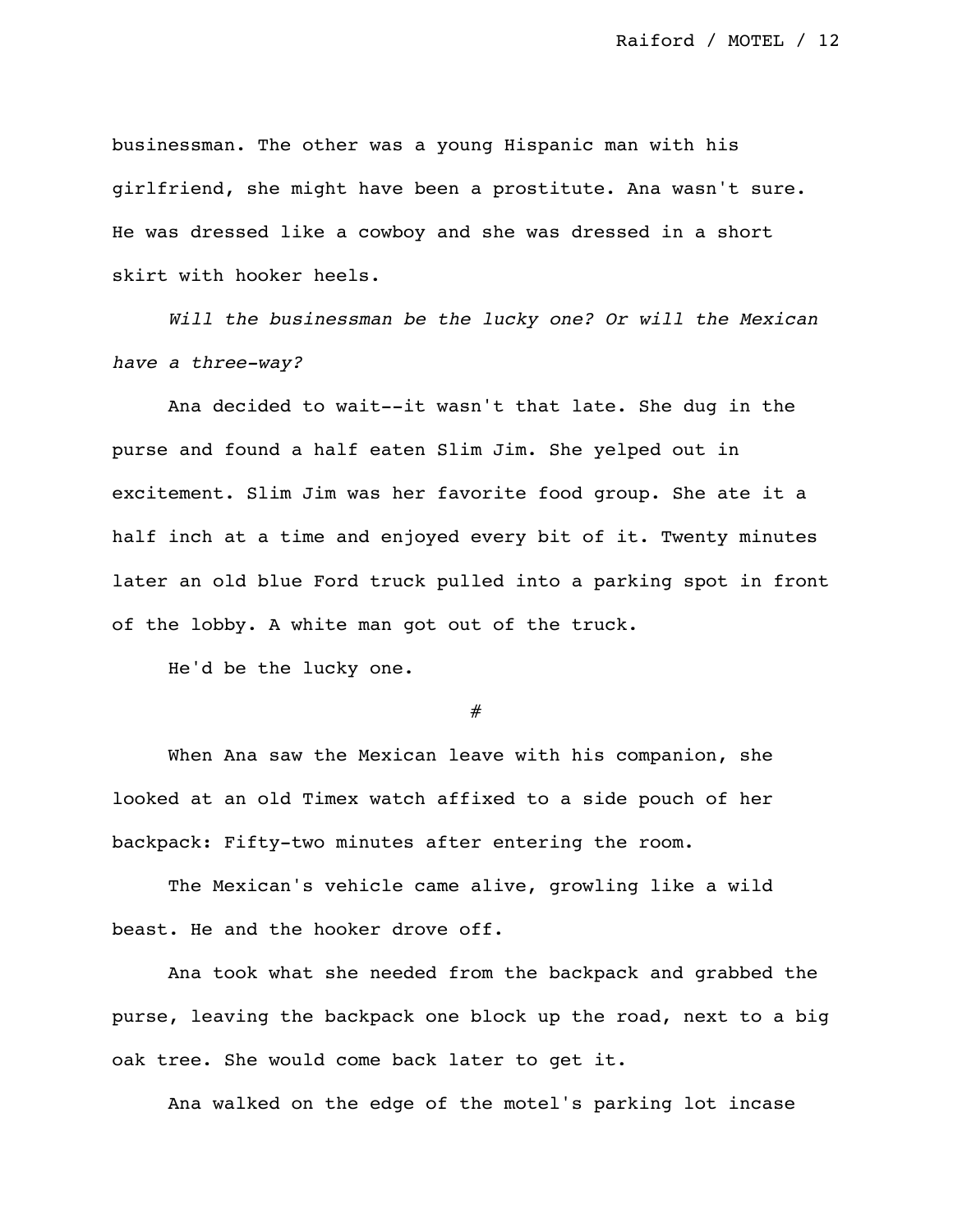Gracie came out, Ana could duck down out of sight quickly. It was dark--hard to see anything.

Gracie didn't come out of the lobby and Ana made it to the Mr. Ford truck's door. She combed hair with her fingers before knocking.

The door swung open. Mr. Ford truck driver stood in the doorway, shirtless. Ana noted the salt and pepper covering his head and his belly was flat.

*Oh yeah, I'm gonna have some fun.*

He smiled. She knew by the way he didn't shy away from being shirtless, he was used to getting attention from the opposite sex. "Well, it must be my birthday," he said, taking a pull from a beer can.

She showed her teeth in a smile. "It could be, Handsome," she said, biting her bottom lip.

He looked to the right and then to the left. He looked at Ana, licking his lips, grabbing his crotch. "What's your name, darling?"

"Candy."

He smiled again. "I bet that's your name," he said. "And I bet you're as sweet as candy."

Feeling welcome, she stepped closer. "I was wondering if you wanted some company, Handsome" she said, twirling a strand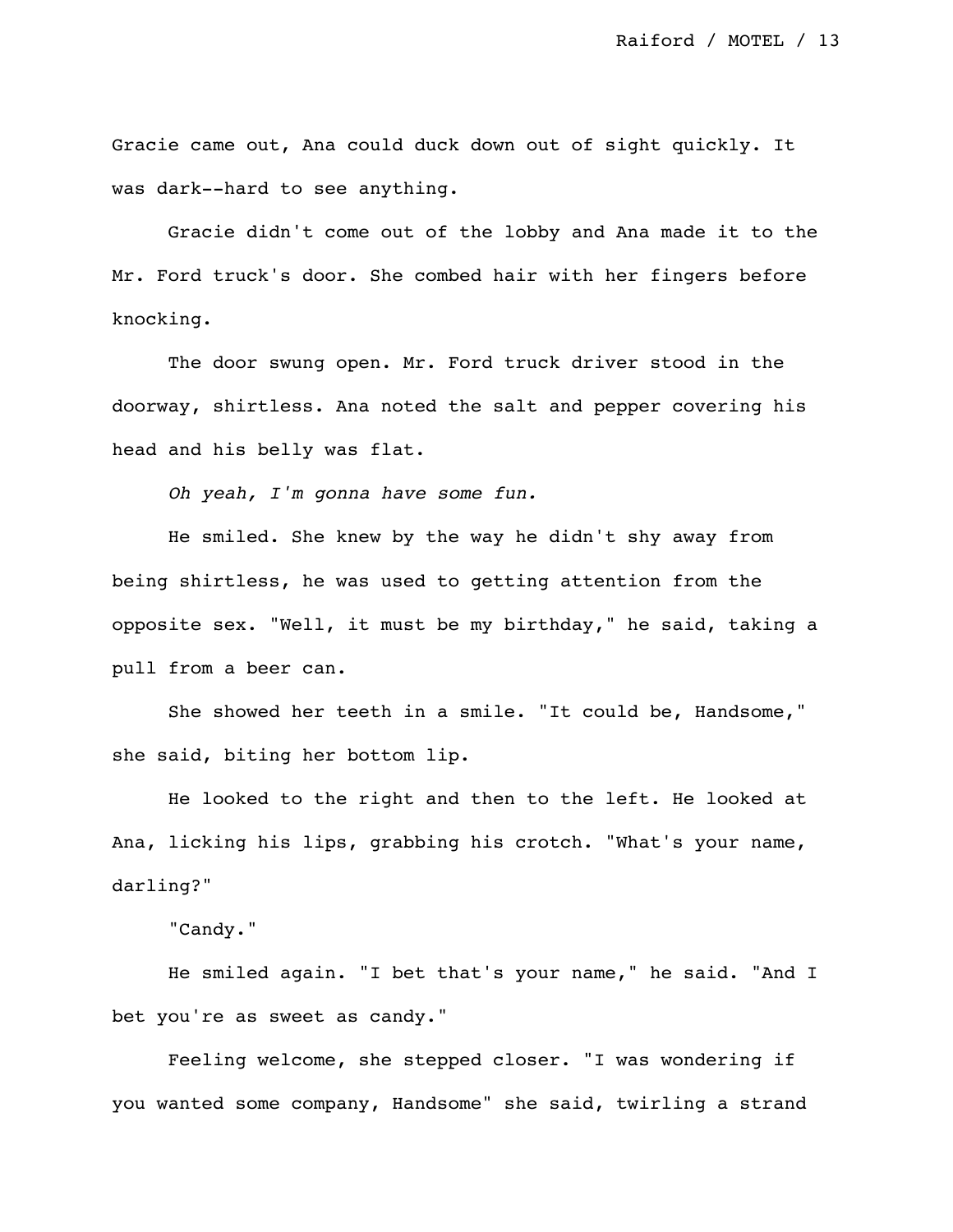of hair.

"Don't you know it's dangerous to be doing what you're doing, Candy?"

She shrugged. "Are you dangerous, Handsome?"

He shook his head, rubbed his chin. "I don't know. I was going to have a couple of beers and hit the hay."

"Come on Handsome, it won't take that long--unless you want it too," she said, grinning sinfully.

"How much is your company gonna cost me?"

She looked past him and noticed the beer sitting on a small writing table near the door. "Since, you're good looking and all, how about twenty bucks and a beer or two?" Ana said, jutting her chin towards the beer.

He looked back at the beer then back at Ana and said, "Okay, come on in."

She moved passed him, entering his room. He grabbed a handful of her ass, she didn't flinch. Ana liked a little foreplay before *playtime*.

She put her purse down on the night stand, took off Gracie's slippers and flung them under the bed nearest the entrance. She laid on top of the bed. The bed was soft, felt good to lie down, stretch out like a kitten.

"My name is Gary," he said, walking passed her, grabbing a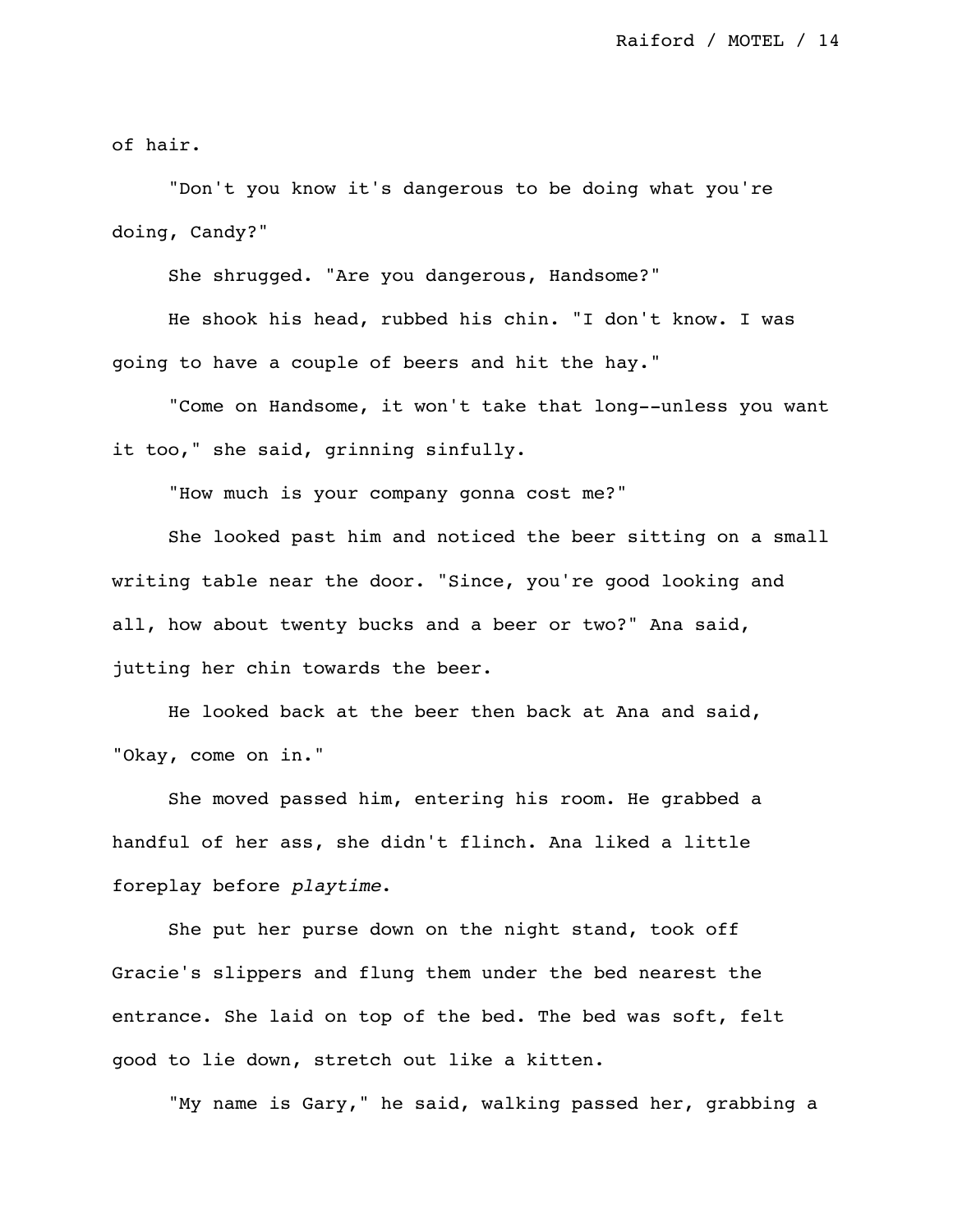couple of beers.

Ana sat up in the bed and he handed one to her. The beer can was cool in her hand. Just a few moments ago, she was in the street, not many choices in life. Now she was inside, sitting on a soft bed, with a beer in hand about to take Gary's money and *more*.

*Life is good.*

She popped the top and filled her mouth. Beer was not her favorite but it tasted great.

"If you want something with a little more kick, I have this too," said Gary, showing her a pint of Jack Daniels.

She giggled. "Oh, my, Gary! Thank you! Yes, I would like some of that," she said grinning like a horny schoolgirl.

He took off the wrapper that covered the cap, unscrewed it and handed it to Ana. She took a pull and relished the burning down her throat. She handed it back to Gary and he took a swig.

He held the bottle, looking at it. "I'm a beer guy but every now and then I like to drink the hard stuff."

"I'm the opposite. I only drink beer if it's the only thing but I prefer the hard stuff."

He looked around and asked, "You know what? I haven't eaten yet. Are you hungry? I was thinking of ordering a pizza. What do you think?"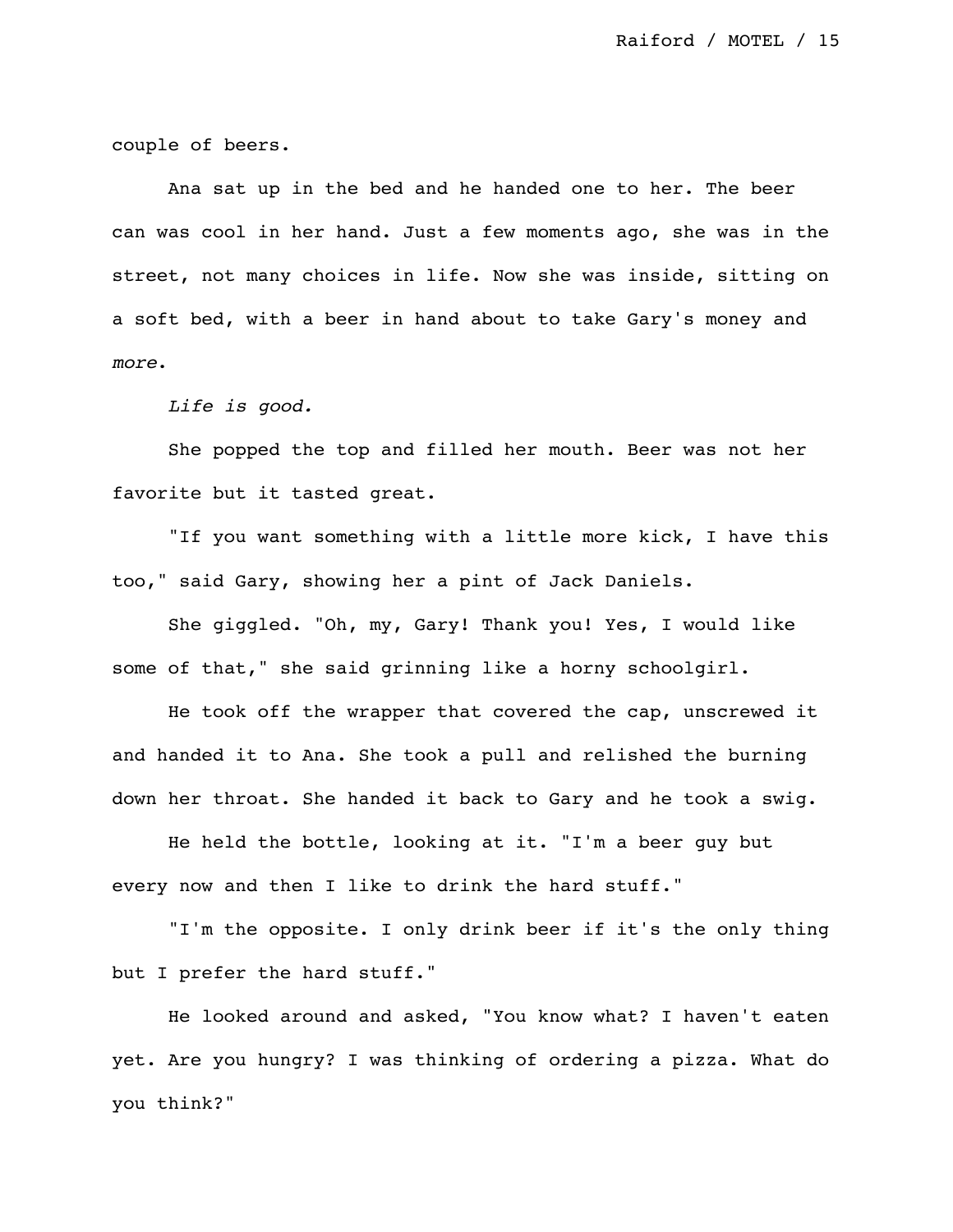*I think that I want to use my box cutter to scalp you--wear your hair like a wig.*

Ana threw him a playful smile. "Okay, but don't tell that lady, the night manager I'm here, she told the get the fuck out of her motel, earlier."

He pointed in the general direction of the lobby. "You mean Gracie?"

Her forehead crinkled. "You know her?"

Gary shrugged. "Yeah, I've been coming here for a few months now, my work takes me up to Amarillo and sometimes up to Oklahoma. Gracie's not bad, just going through a bad divorce. She's got a couple of kids, her husband has custody of them."

She had no interest in *his work* so she didn't ask. *This is good* she thought.

"Wow, you know a lot about a motel night manager in the middle of nowhere, Gary."

"Well, she and I, you know..." he stopped, taking a swig of beer.

She smiled. "You dog, you fucked her, didn't you?"

He grinned like a little boy who was being bad. "Just a few times, nothing serious. She told me to call her later but it looks like I don't have to now."

"I'm nobody to judge. If you promise not to tell her that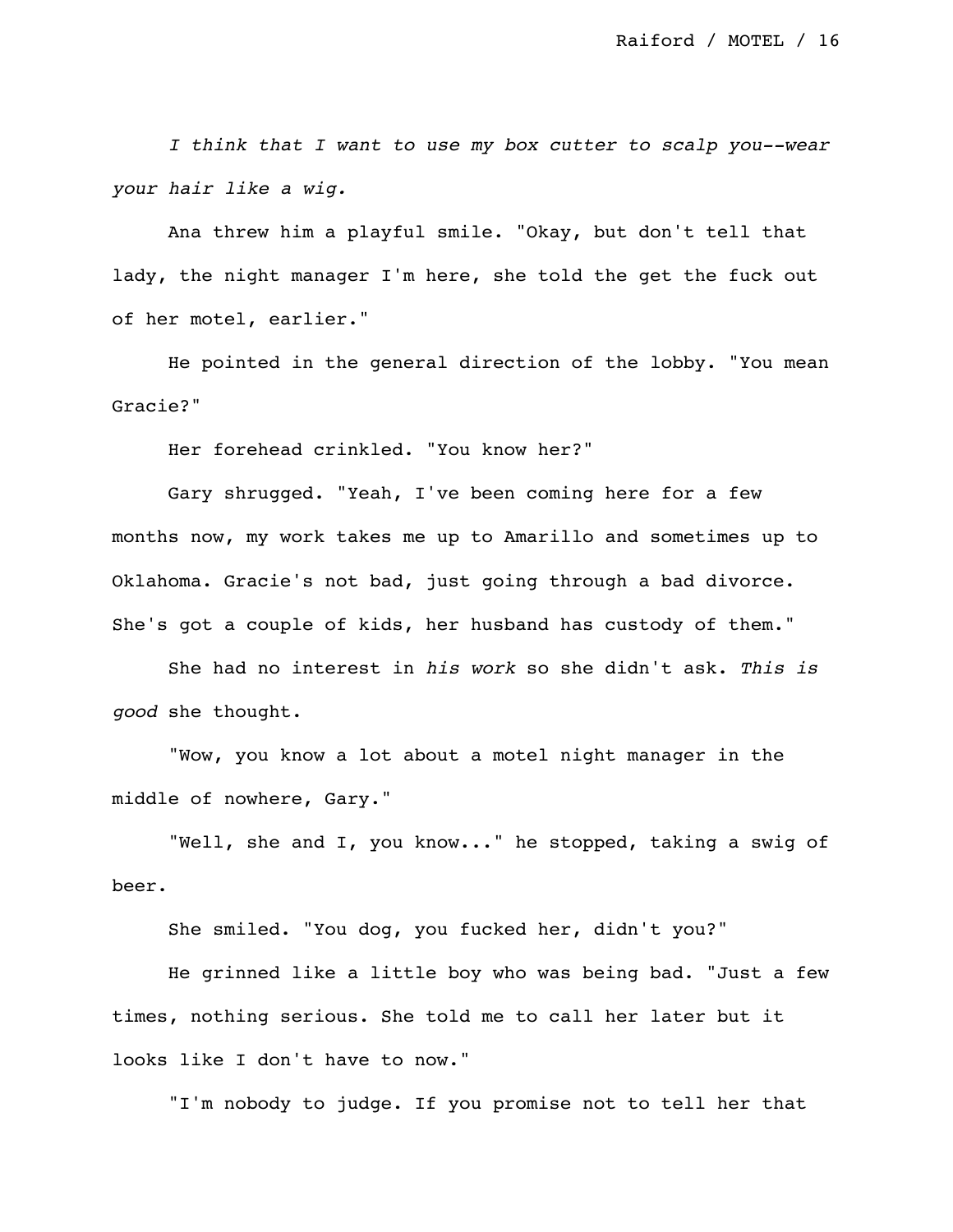I'm here, yes, I would like some pizza." She couldn't believe it! She was going to have some pizza!

He got up. "There's pizza place about ten miles up the road. I forget the name of it at the moment but I've ordered pizza from there before. The number's in my phone, I'll call them." He grabbed his phone. Ana noticed that he did not enter a security code.

She nodded, standing up. "I need to freshen up would it be okay if I used your bathroom?" she asked, giving him doe eyes.

He waved towards the bathroom. "Yeah, of course, help yourself," he said, taking another swig.

She walked passed him, making sure to touch his leg, near his crotch. She turned to face him at the door of the bathroom. "It'd be nice if you put the money on the dresser, next to the TV."

He nodded, reaching for his wallet. "Alright, no problem." She grinned, putting her hand in her back pocket, touching the old style metallic box cutter. "Go ahead, and get comfortable, shouldn't take me long."

He swallowed, grinning. "All right."

#

Ana smelled herself when she took off her shorts and panties.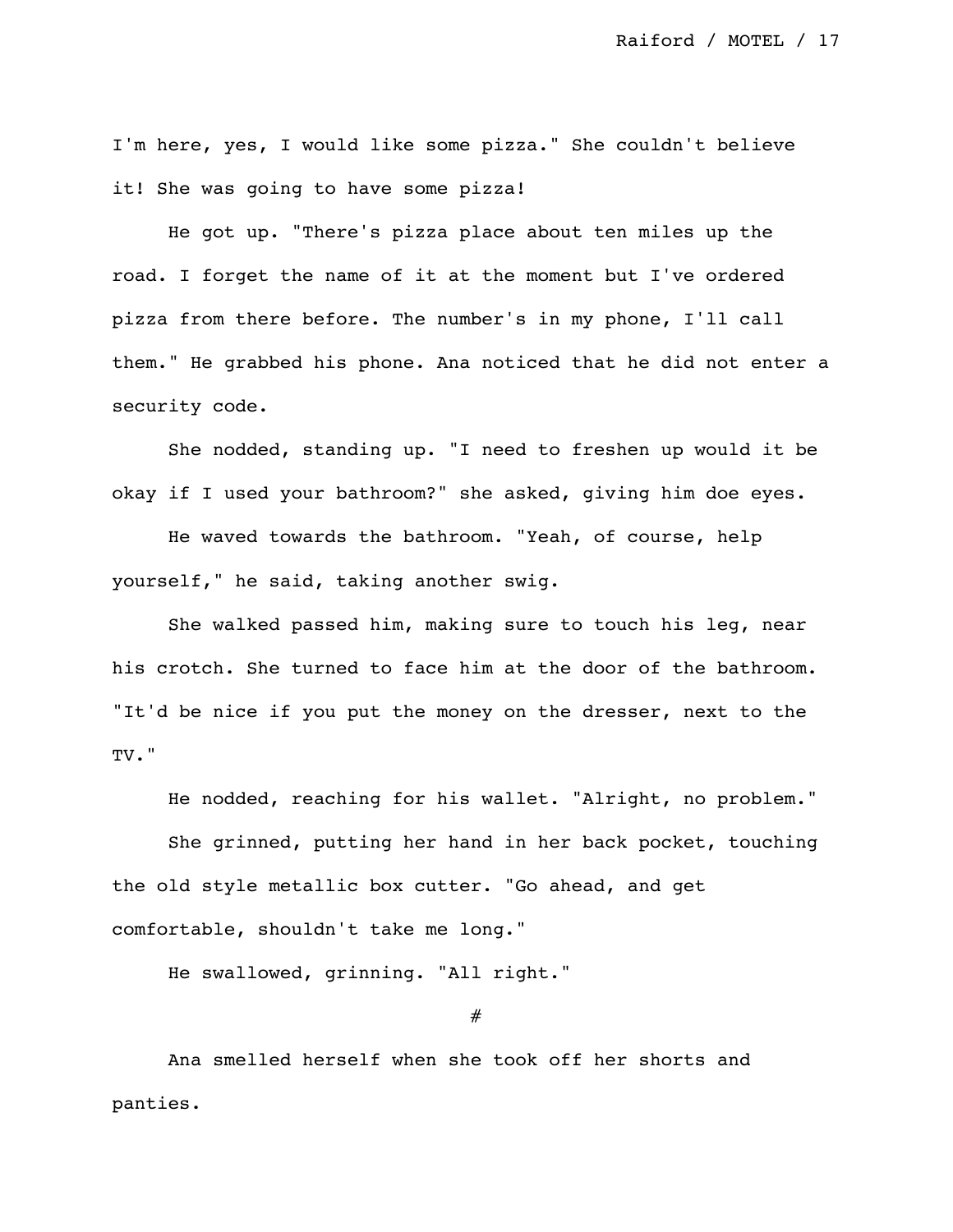Closing her eyes, her head went back, turning slightly as if the smell punched her in the face. "Damn girl, it's been too long!" she said aloud to the mirror.

Ana sat down on the toilet and did her business not bothering to wipe or clean herself. She turned on the shower. It took a minute but the water got very hot. It felt great to scrub off a week's worth of muck, grime, and stink. She didn't wash her hair, saving that for her next shower a little later on tonight. She washed her bra and panties in the shower and left them hanging on the shower rod. After spending ten minutes under the hot water, she got out. She dried her body off and looked at the mirror. It was fogged up. She wiped it with the towel and could see herself, thought she looked a little better than before. She put her hair up in a ponytail, and found Gary's shaving cream and a bag of disposable razors, ten count, on the bathroom counter. It was the cheap plastic kind of razors that any grocery or convenient store offered.

Being a part-time giver of sex after accepting money, Ana kept a razor in her backpack and would use gas-station-bathroom soap to as shaving cream. She normally kept her legs and nether region smooth but she hadn't taken care of those particular areas in about a week, so she took a few minutes to shave. When she was done, Ana hopped back into the shower and washed off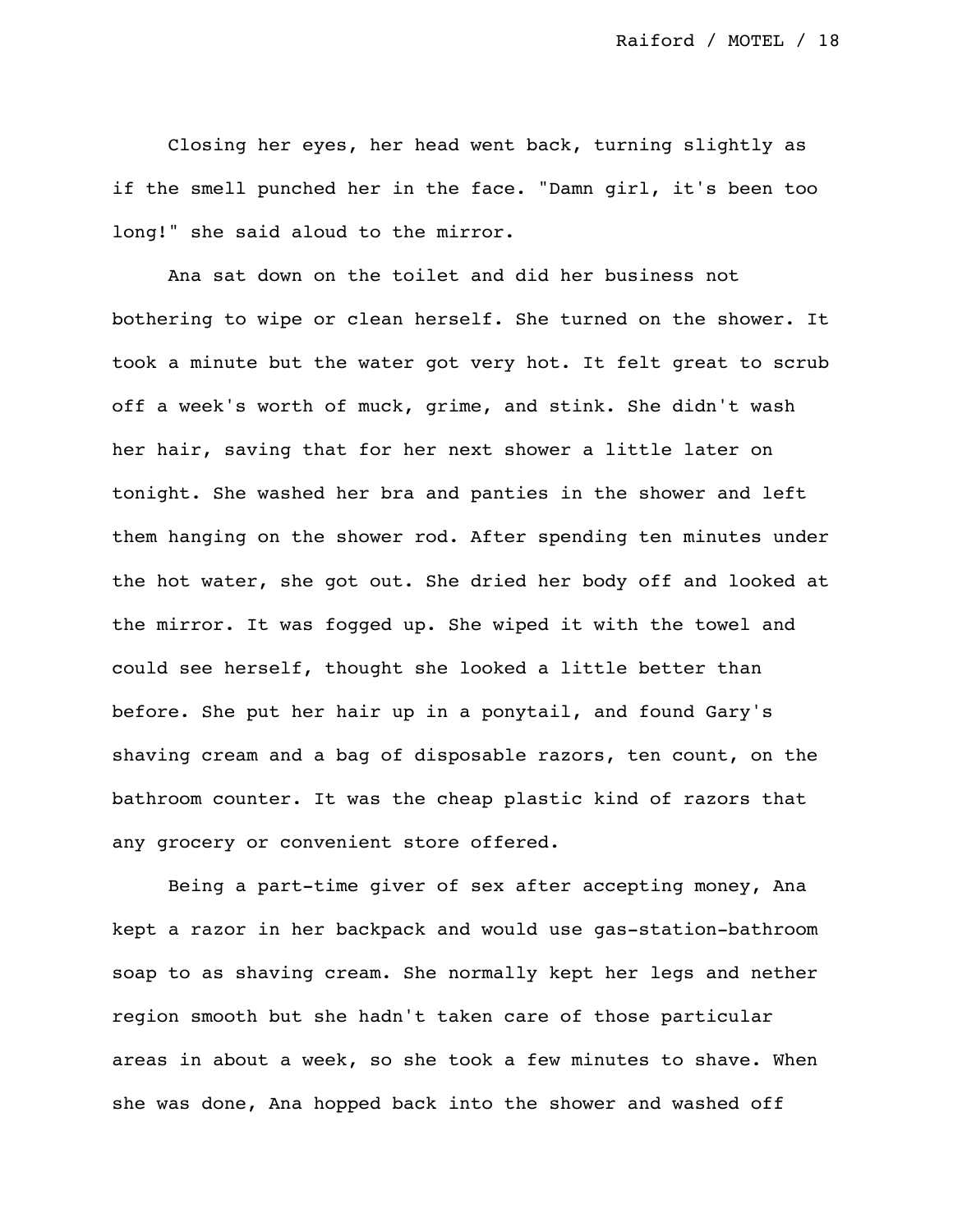shaving cream residue. She then found Gary's tooth paste and toothbrush and brushed her teeth. Ana grabbed her towel from the floor and wrapped it around her delicates.

She exited the humid bathroom, the rest of the room felt cool. "That shower felt so good," she said, standing next to the nearest bed. She glanced over at the TV, two twenties lying on the dresser.

*Extra? Good boy.*

Gary was in the bed nearest the bathroom. The bedcover concealed his body up to his waist. She couldn't tell if he had a hard on or not.

He looked at her and smiled.

She let her towel drop to the floor, revealing her nowclean body.

Gary's mouth dropped slightly.

She took a deeper than normal breathe. "Wow! I feel so much better..."

There was a knock at the door.

Gary looked at the door and then at Ana. "It's the pizza." She jumped into bed as Gary got out, wearing his boxers. Ana pulled the bedcover up over her head. The sheets felt cool and clean against her backside.

She heard the door open.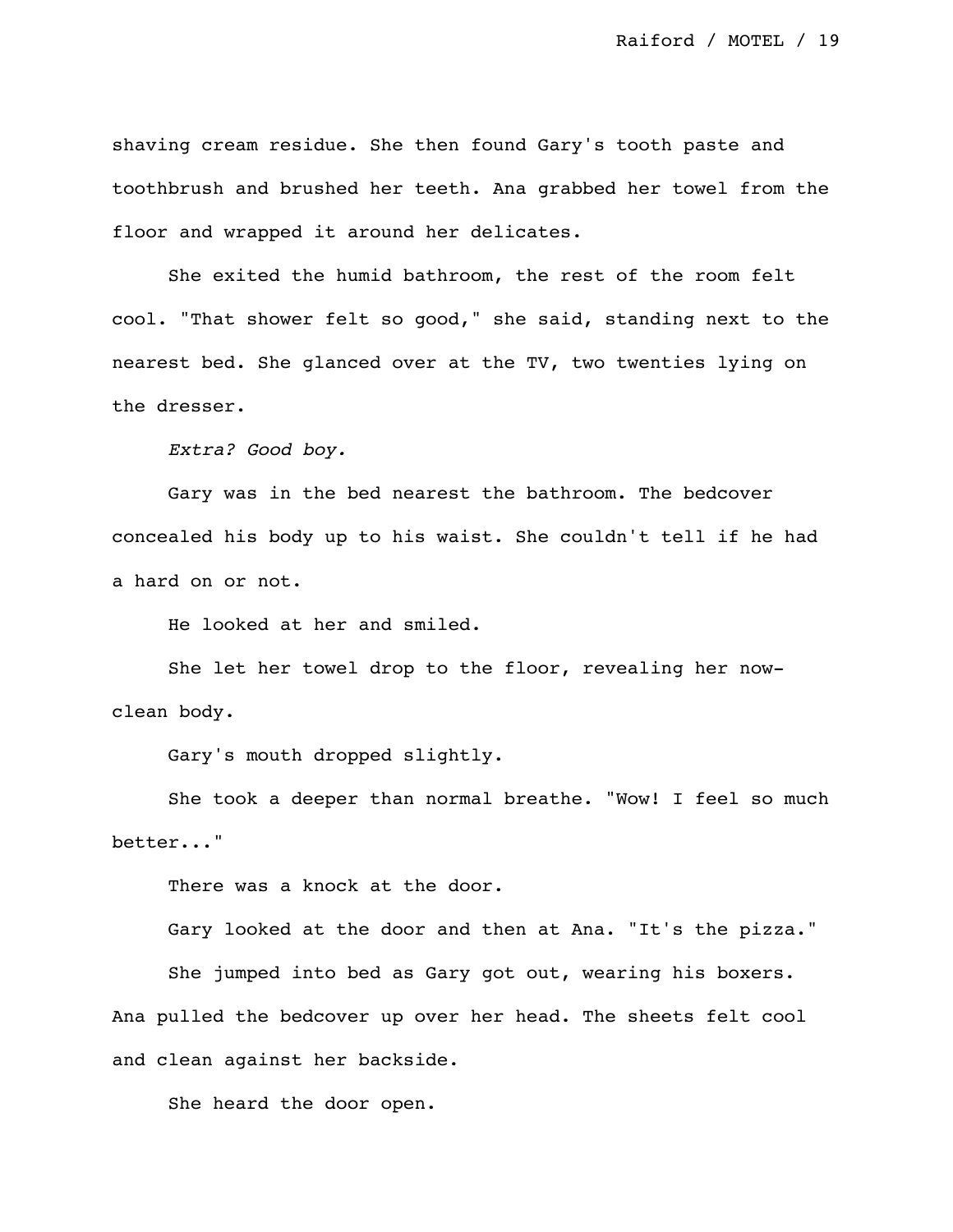"Hello, again sir!" Ana could tell the person who was delivering the pizza was a man. He sounded young.

"How much is it again?"

The pizza delivery guy told him the amount. "Okay, hang on let me get my wallet."

Several seconds went by without either man speaking. Ana remained still, covered up.

"Here you go, keep the change," said Gary.

She heard, "Thank you sir!" before the door closed all the way. She peeked out from under the covers.

He held up the pizza box. "You hungry?" he asked, smiling. "Nothing better than beer and pizza!"

She smiled, keeping eye contact with him. "How about you get some dessert before that pizza?" Ana asked, throwing the bed cover off of her, spreading her legs.

His eye brows shot up. "Uh, okay, I can do that," he said, putting the pizza box down on the dresser. He went over to the bed and laid on top of Ana.

He kissed her; she embraced him.

She caressed his ass, feeling the hairs between her fingers. She breathed in his musk. It felt good to have him between her legs, so close to her and her *box cutter*.

She shoved her tongue into his mouth, he did the same. He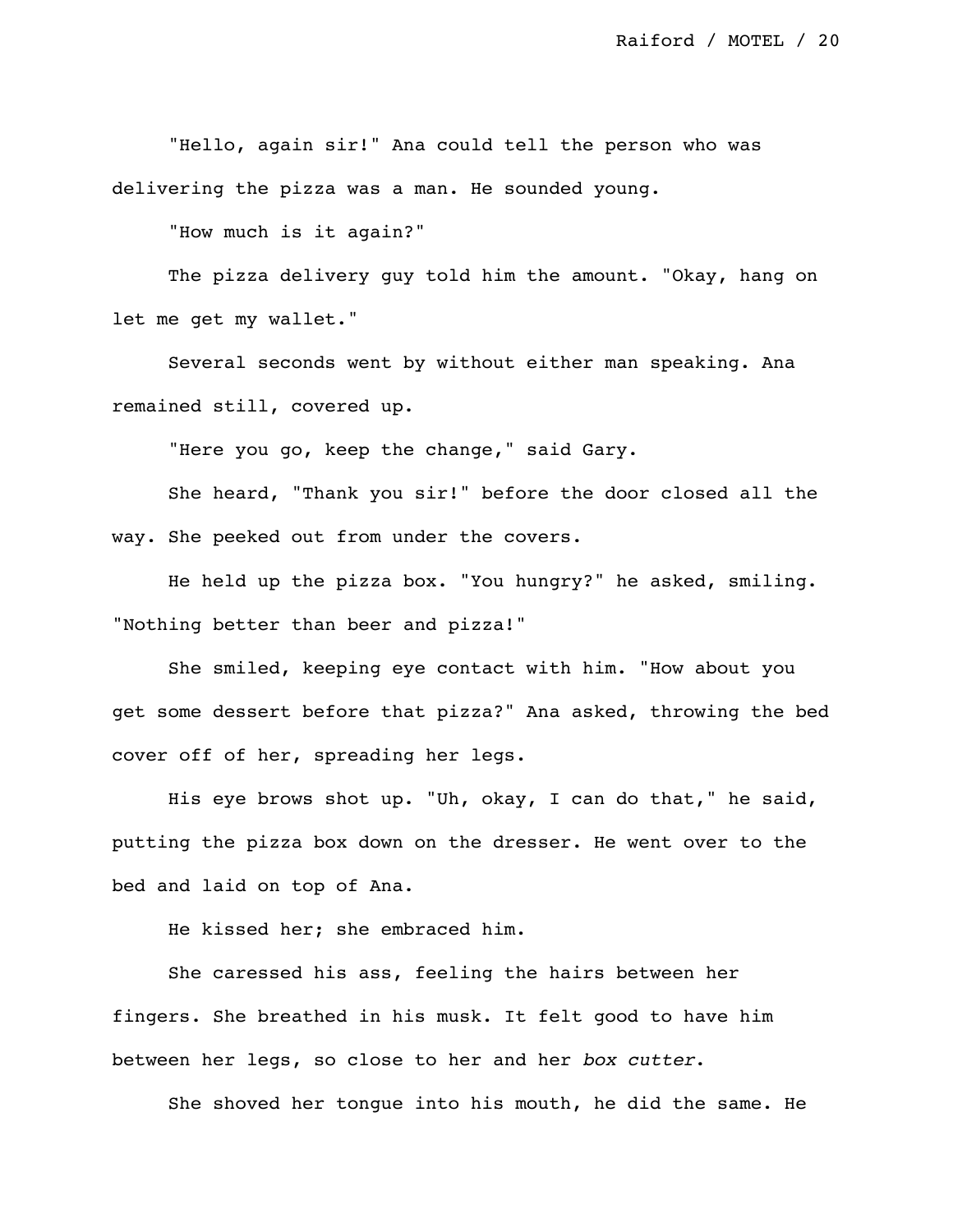kissed her neck and then sucked her nipples. She was so wet, grabbing his salt and pepper, pushing his head downward. He moved down and Ana reacted with an electric shock all over her body when his fingers found the right spot.

He spent a few minutes down there until she yelled out, coming. He got up off the bed, standing up. She watched as he took off his boxers. He was hard. She was impressed by the size. He stood by the side of the bed while she grabbed it, placing it in her mouth, making him moan.

He pushed her down onto the bed, mounting her, aiming it at the prize. She held him up. "Hang on, Handsome, before you put that big thing inside me, it needs to be covered up, okay?" she said.

He let her up. "Yeah, that's cool," he said.

She went into the bathroom, grabbing her purse.

Ana sat down on the edge of the bed, found out a condom and her trusted box cutter. She put her purse down on the floor, slipping her left hand under her pillow, leaving the box cutter, giving Gary a kiss. "Okay, let me put this on you," she said, showing him the condom.

She moved down, grabbing him, stroking it for a few seconds before putting the condom on. She laid down, as Gary got on top, entering her. She moved her hips, trying to find his rhythm,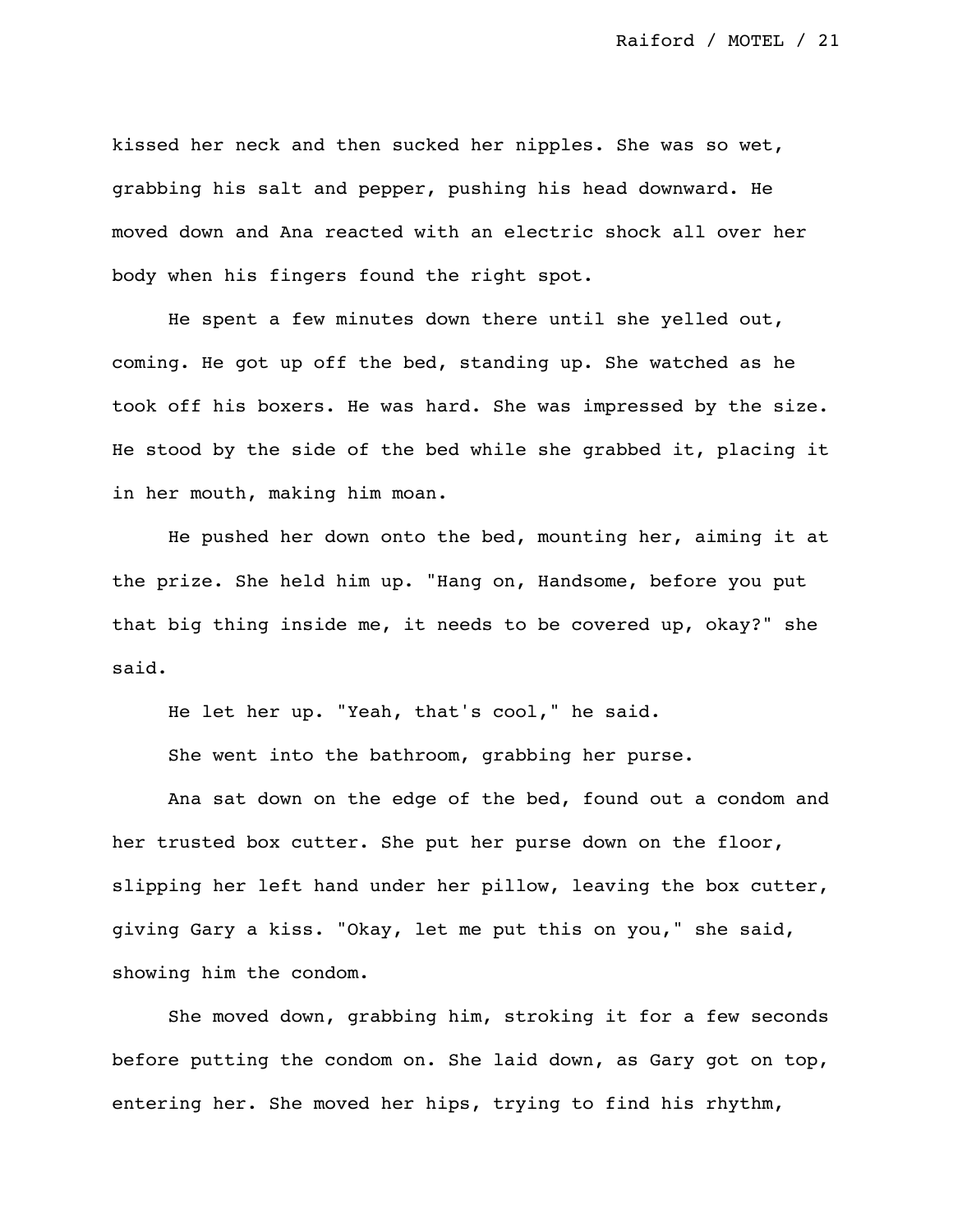reaching under her pillow, finger tips finding the box cutter.

"Oh, Candy, this is so good," he moaned.

Ana grabbed the box cutter's handle, pushing the bottom against the bed, revealing the razor's edge.

"Come on big boy, fuck me hard!" she demanded.

Gary grunted, grinding his hips into her hips.

Her free hand grabbed a hand full of hair. "Fuck me like my daddy used to!"

The grinding came to a halt.

Those words had worked before on past boys she played with. They worked this time.

His face glistened. Gary looked into her eyes. "What did you say?" Feeling his weight on her, she smelled the alcohol in his breathe, reminding her of twenty years in the past.

*Don't Daddy!*

His eyebrows came together like two caterpillars fighting.

Ana's hand moved quickly, the razor's blade finding the side of his neck. She pressed hard, feeling the blade rake across the cartilage of his Adam's Apple. Before he reacted Ana place the blade higher up on his neck, closer to his ear, bringing the blade down, slicing open the side of his throat.

Blood rained. It was beautiful.

His eyes bulged. Gary's hand shot up to cover up the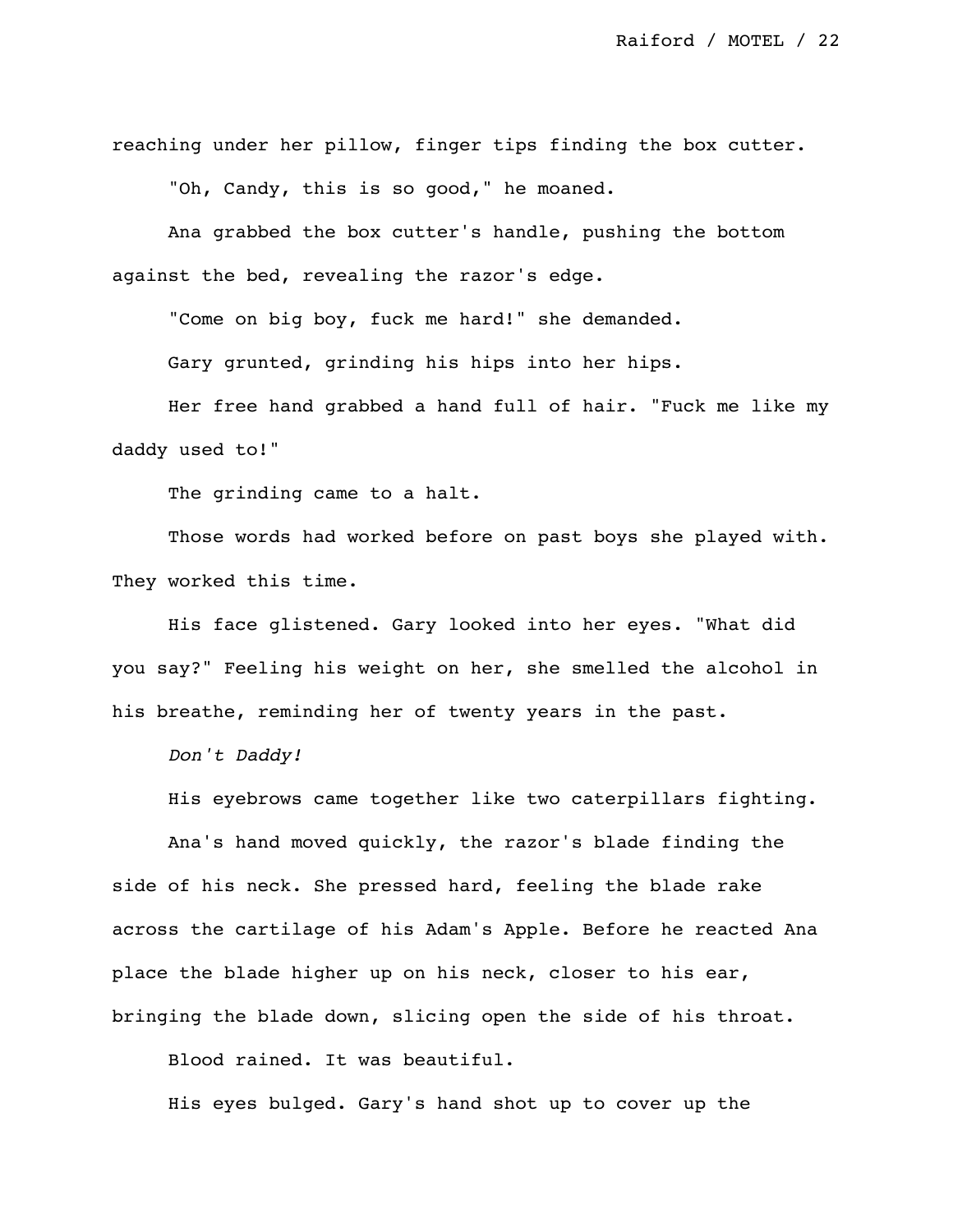leaking gashes. A gurgle escaped his half-opened beak as blood covered Ana's face and breasts.

Feeling the warmth of the blood, she smeared it with her free hand all over her body.

Gary fell to the right of the bed, lying on his back, both hands now trying to stop the bleeding.

Ana spun up, now on all fours, looking down at her victim. Blood pooled around the left side of his head. She looked down and cut his thigh, then she cut his belly open like he were a fish.

More blood seeped out of his body.

Ana grinned, looking at Gary but not seeing him. "Look Daddy! I'm strong too! I'm in control now!" she yelled, cutting Gary on other places of this body. She giggled when he tried to scream.

Gary stared up at the ceiling, eyes emptying. She grabbed his cock, using the box cutter to cut it off, left the boys though.

A dying gurgle escaped Gary's mouth. There was nothing he could do to help himself. He stopped moving--his body was lifeless meat.

Ana laid next to him for several minutes. The blood felt warm against her skin. The smell of copper almost made her high.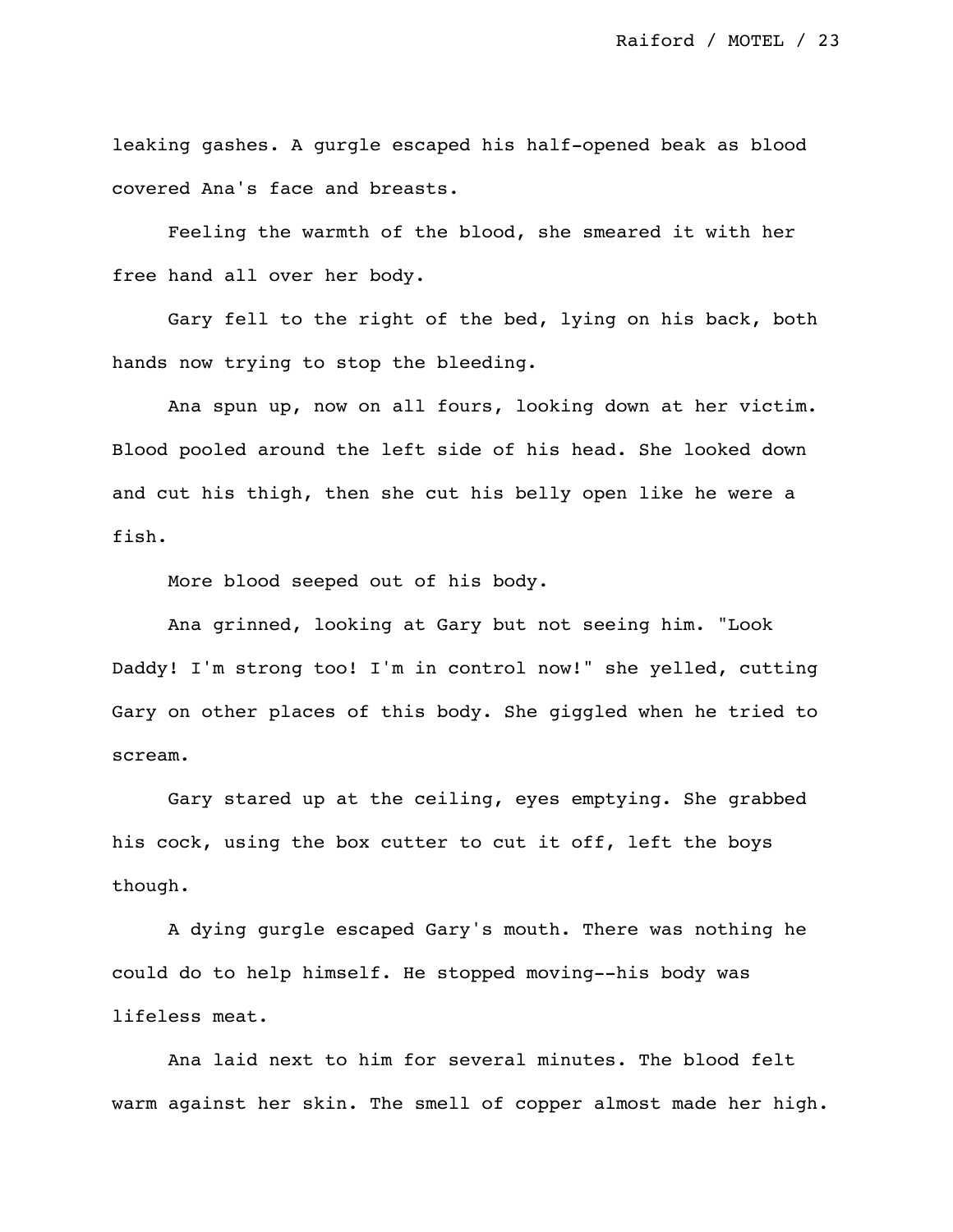She finally got up, placing Gary's dick in a small wash cloth from the bathroom and placed it on the dresser next to the two twenties.

Her body was covered in blood, dripped from her hands. She flung the blood from her hand onto the white walls of the motel room. She cupped more of the blood from the bed. Speckling the entire room. Ana looked all around the room and said gleefully, "It looks better this way."

Just above the bed board, Ana wrote: "*Why Gracie?*"

#

Ana was fully dressed, peering out the window.

She wanted to make sure no one was walking around before she left the room. She already wiped the room of her fingerprints, and checked the bed and shower for her hairs. She clutched her purse in one hand, Gary's cell phone in the other. She went through Gary's wallet and found another hundred and twenty dollars. She smeared a little blood on the bills he left next to the TV, without leaving any prints.

Gary had pictures of him, a woman, and two small boys. *This is his family.*

She took the picture of him and his wife out of the wallet. She used a pen from her purse to mark out his wife's face.

She left Gary's room when she saw no one was outside. She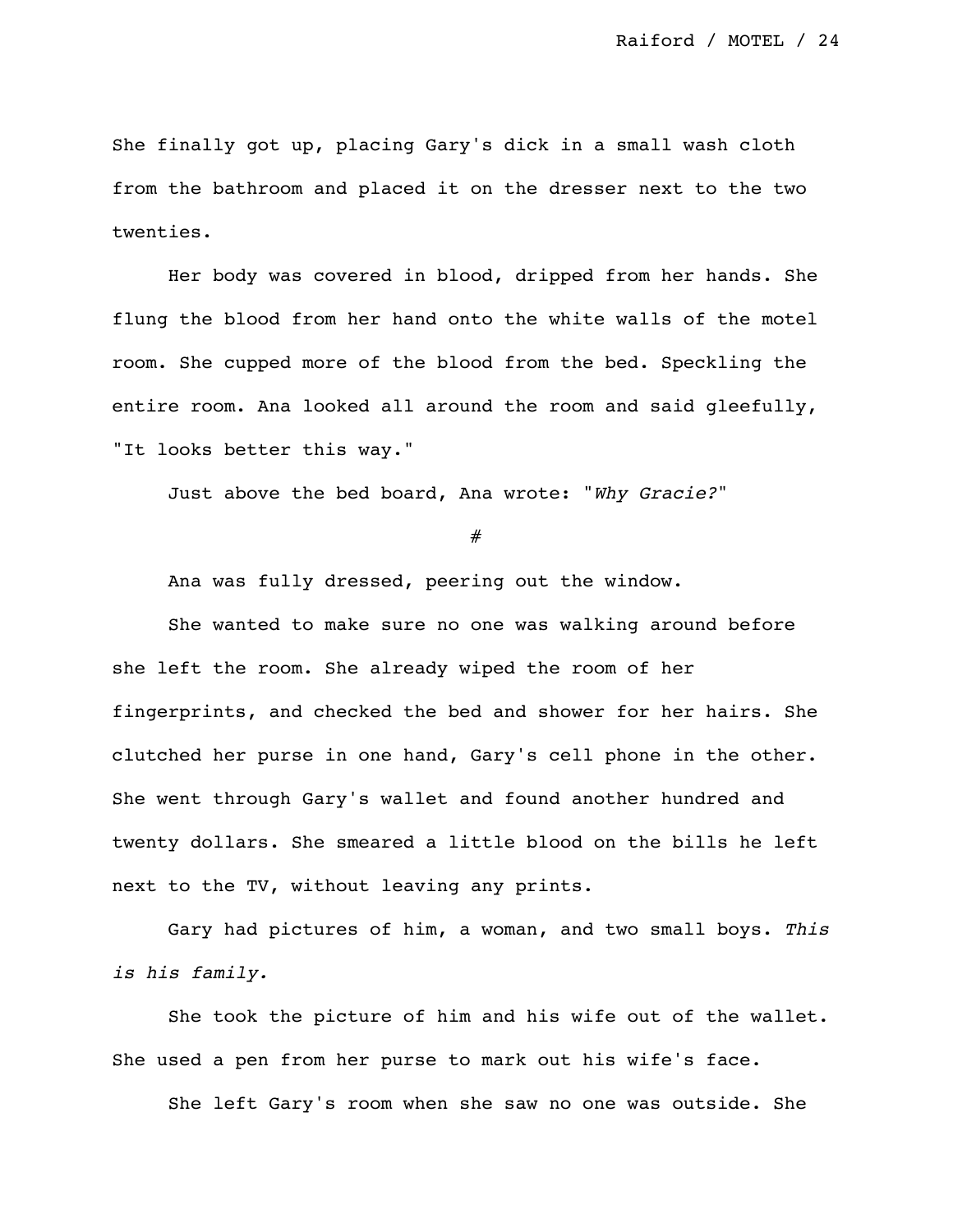walked and felt ten feet tall. The night air was cold and refreshing against her face and legs.

Ana went around to the other side of the motel and found a spot to stand. It was the middle of the night and everybody was sound asleep, except for Ana and Gracie.

She was looking in Gary's phone, searching at his contacts. She found Gracie's cell phone number. She sent Gracie a text about meeting up.

*Meeting up with Gary.*

Half a minute later Gracie replied, accepting his offer but she needed a few minutes.

Ana sat quietly--some distance from the office--waiting patiently.

Gracie exited the front door to the lobby about five minutes after texting. Ana got up and approached the door to the lobby. She opened it when she thought Gracie was far enough away. She grabbed the bell, closing the door. Ana pushed through the swing door, looking under the front desk, not finding Gracie's purse. She went through the back door, entered what Ana believed to be Gracie's living area. It was a living room with a small kitchenette off in the corner. She glanced around until she saw it. Gracie's purse was on the coffee table.

Ana moved over to the coffee table, taking the small wash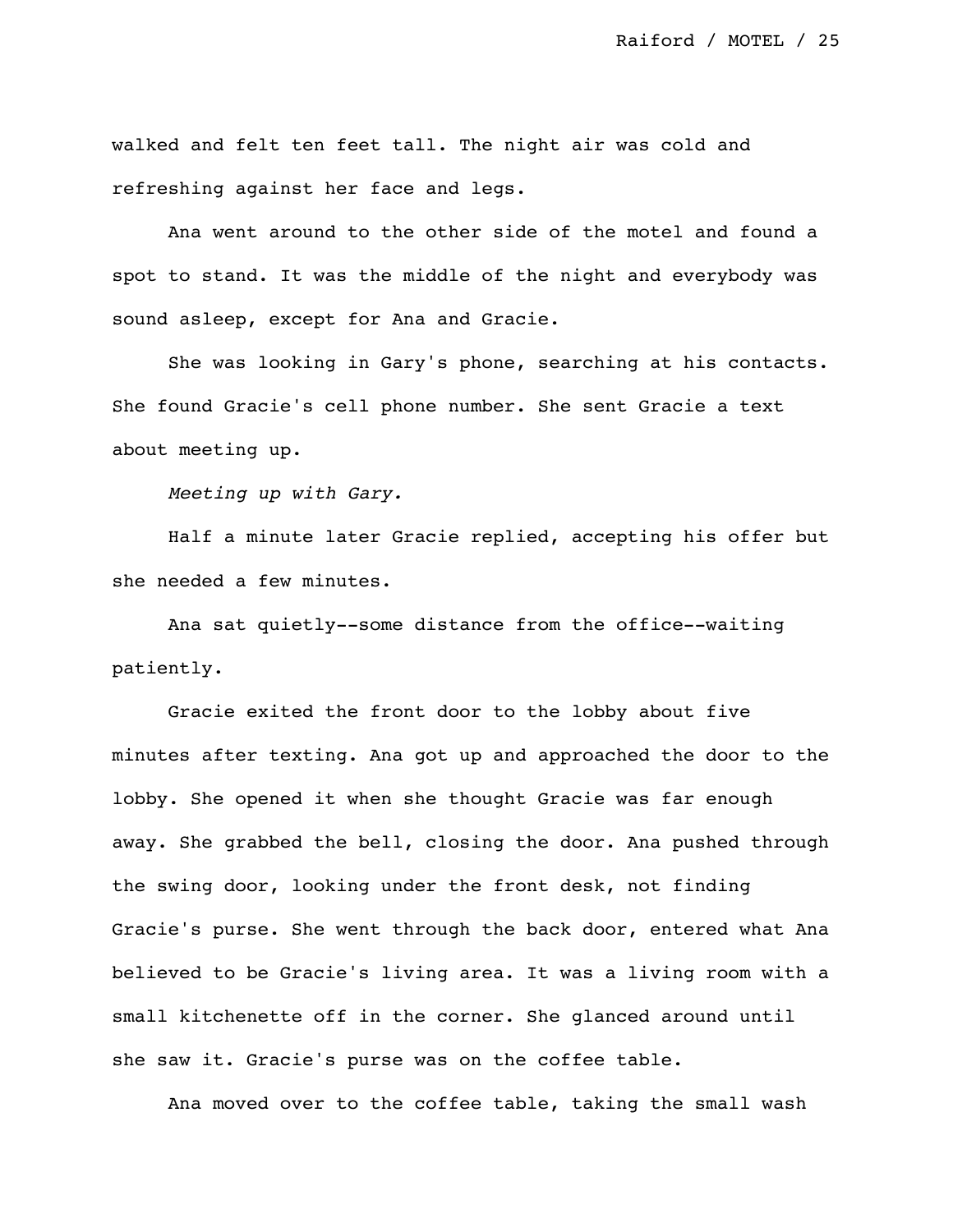cloth out of her purse, placing it inside Gracie's purse. She pulled out something wrapped in toilet paper: the bloody box cutter and two bloody twenty dollar bills. She unwrapped them, and dropping them into Gracie's purse.

Then she moved to the kitchen, found a plate from the cupboard and put it on the counter. She pulled out something else that was wrapped in toilet paper from her purse: three slices of pizza. She unwrapped the slices onto the plate, keeping one, and left it out on a counter. She wadded up the toilet paper and put it in her purse.

Ana then walked into he next room, Gracie's bedroom. She sat down on the edge of the bed and pulled Gary's picture from her back pocket. Ana put the picture--with Gary's wife's face marked out with pen--in a small drawer of the night stand, using her pinky to open the drawer.

Ana stood up, looking around the bedroom, noting the dresser of drawers. She found the drawer where Gracie kept her bra and panties. Ana looked at Gary's phone and turned the ringer on. She wiped it off, placing it under the panties. She looked up when she heard something.

Ana moved to the door. There was screaming in the lobby. *Gracie's back.*

She heard Gracie speaking, loudly. Ana stayed next to the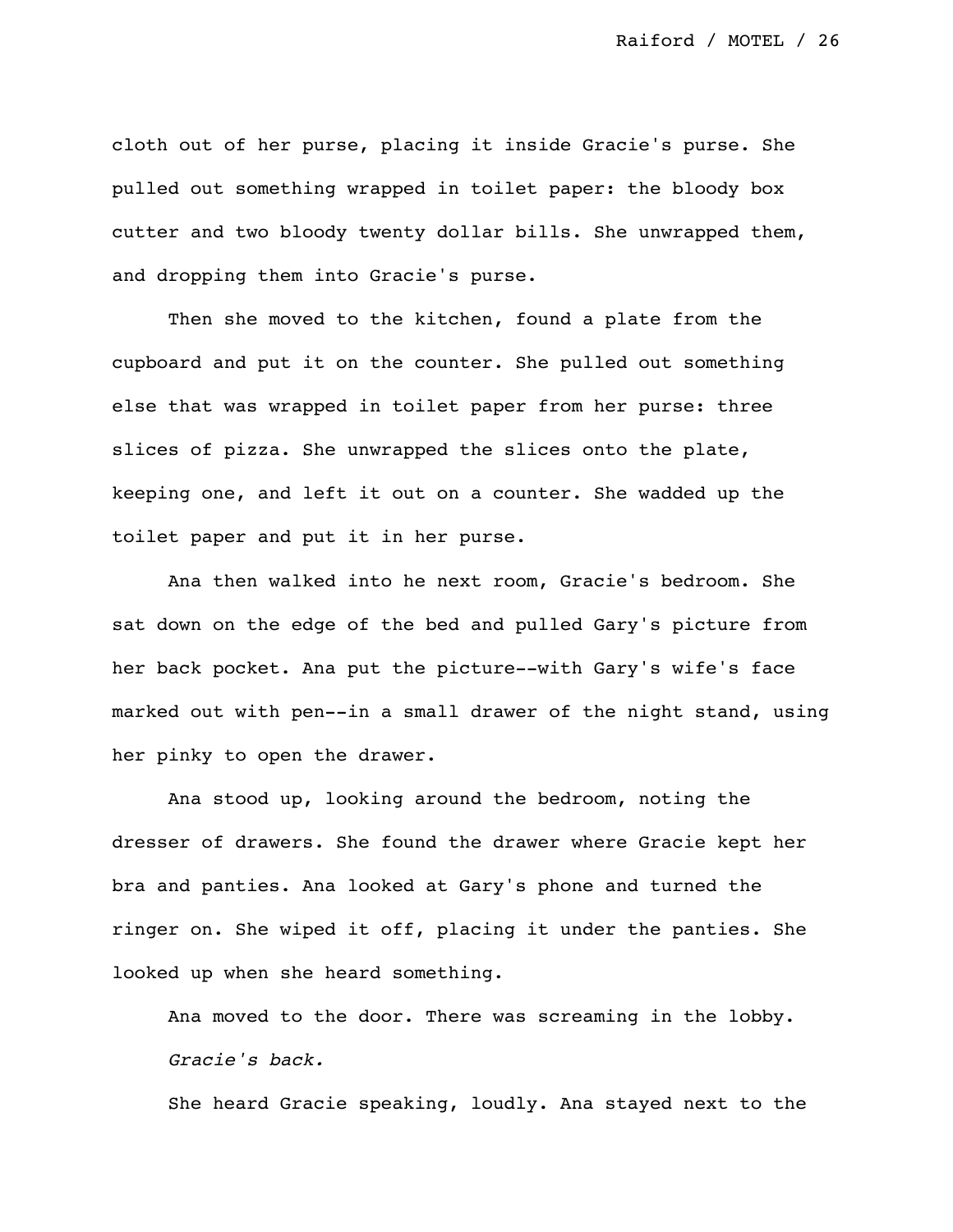door, reaching in her purse for the other box cutter, a backup. She had a small box of them in her backpack. The box wasn't full anymore, she had maybe three or four box cutters left. Last year a john helped her order some off the internet. From his room and the motel's free wi-fi Ana ordered a box of box cutters from Amazon. The john had paid for the room for an entire week up front. She stayed with him for a few days. She had poured him a bath after slipping him a couple of Xanax. She slit his throat an hour after the package of box cutters was delivered by UPS. Ana had to leave after the body started to stink.

She heard Gracie tell someone, probably a 911 operator, about Gary.

"There's so much blood! Please hurry! God, I think he's dead!"

Ana stayed put for about three or four minutes. She peeked though the door when she heard the bell clank against the door. The police must have arrived.

She saw the flashing red and blue lights through the front door as she moved towards the exit. Ana stopped at the swing door. She saw something shiny out the corner of her eye. She looked down and noticed the keys to the motel's rooms. She thought it over for a second or two and grabbed one. She was content with sleeping outside next to a tree but a soft bed was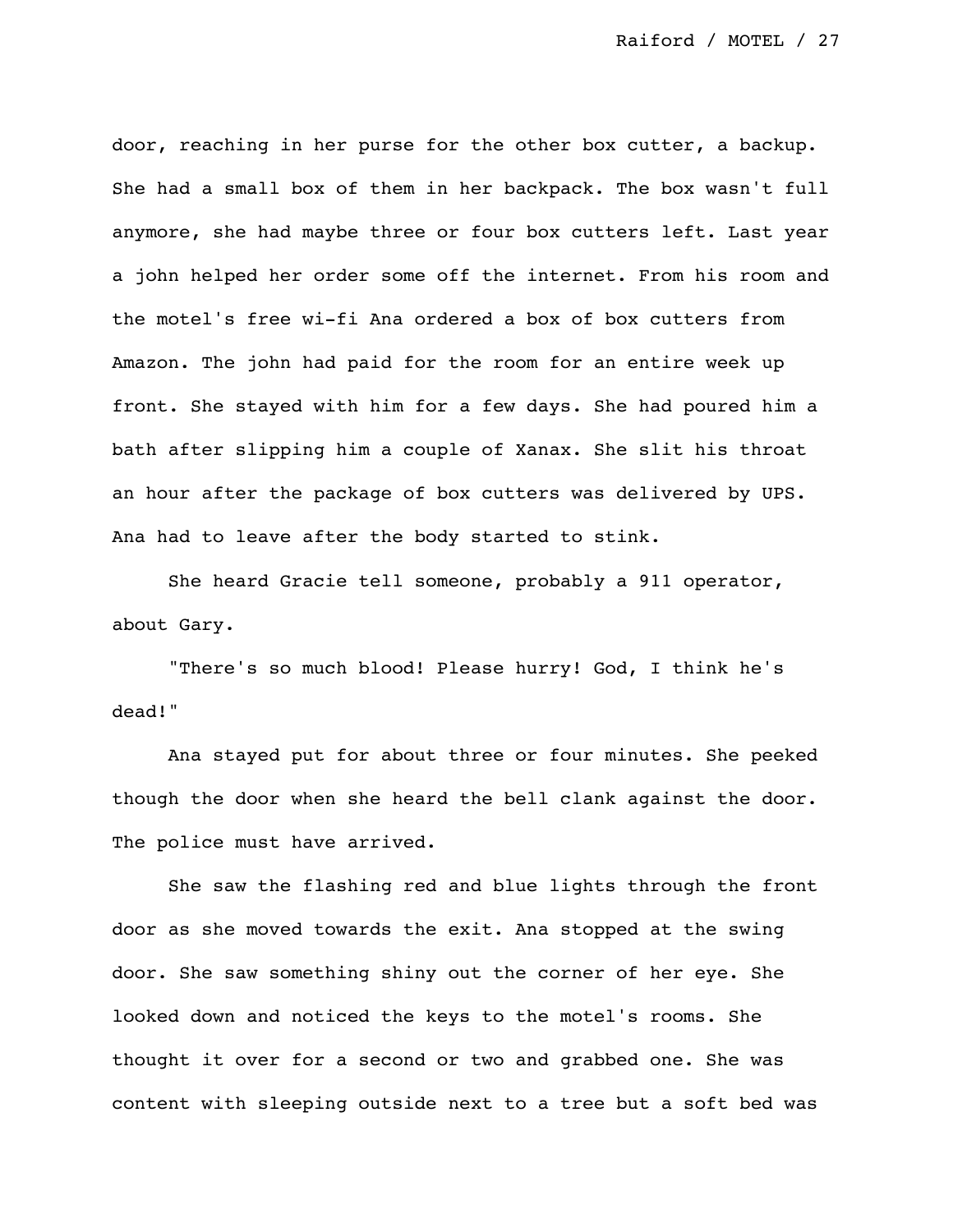a soft bed. Ana went back to the coffee table and put a twenty, making sure not to leave prints on it, inside Gracie's purse so she could tell the cops that she paid for the room.

She went out the front door, holding the bell again. She watched as Gracie walked towards flashing lights, outside Gary's room.

Ana went to the other side of the motel and found the room the key opened. She went inside and started the water in the shower. She entered the shower when the bathroom was all steamy. She took a long shower, making sure she washed her hair and finger nails.

She got out of the shower, dried off and ate a slice of cold pizza and sipped some Jack Daniels. She turned on the TV and got under the bedcover. She watched the news for almost five minutes before falling asleep.

#

Ana popped up from the bed--momentarily forgetting where she was.

The TV was on.

BANG! BANG! BANG! Knock at the door. She looked at the digital clock on the night stand. It had been almost two hours since she fell asleep. Her brain hurt. It needed more sleep.

BANG! BANG! BANG!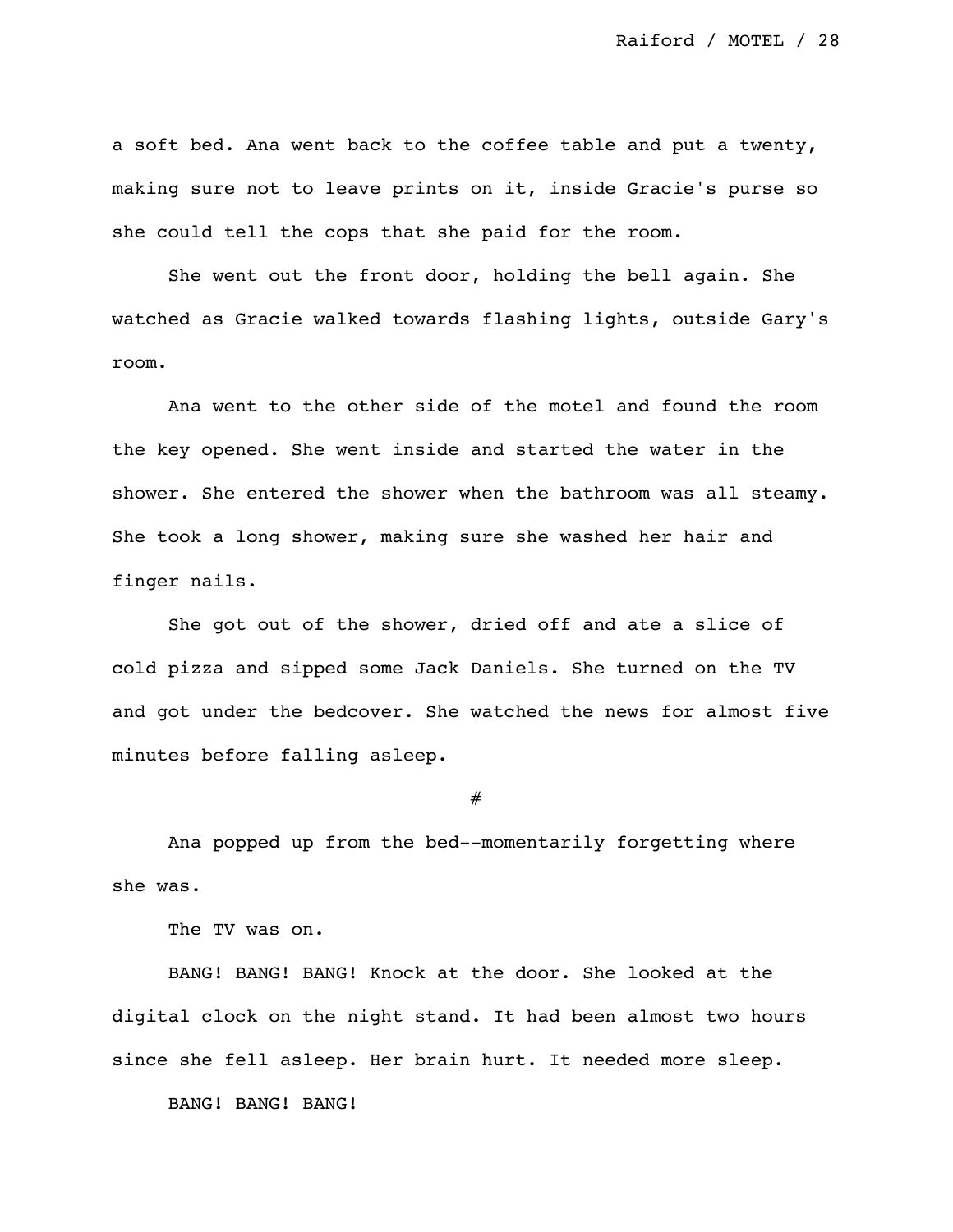She got out of bed. "Okay! Okay, I'm coming!" she yelled at the door. Whoever was knocking probably saw the light, and sound, from the TV and thought she was awake. She unlocked the lock, keeping security chain fastened,and opened the door a few inches. She only had her bra and panties on. Her other clothes were hanging up in the closet.

A cop or sheriff stood at the door. He was red headed and XL around the mid section. He wore a hat.

He tipped it at her.

"Ma'am, I am sorry to wake you. I heard the TV on and thought you were awake."

"That's okay officer." He didn't correct her so she kept going. "What's going on?"

"There's been a bit of trouble here at the motel and I need to go around and ask questions?" he said.

Ana knew that she could refuse to answer any of his questions, it was still a free country, right? But she was curious. She rarely had a chance to speak to law enforcement, *afterwards*.

The cop blinked.

She squinted. *I'd prefer to use my box cutter on you, open up your big gut and play with your innards.*

"Okay, but we need to do it in here, come on in," she said,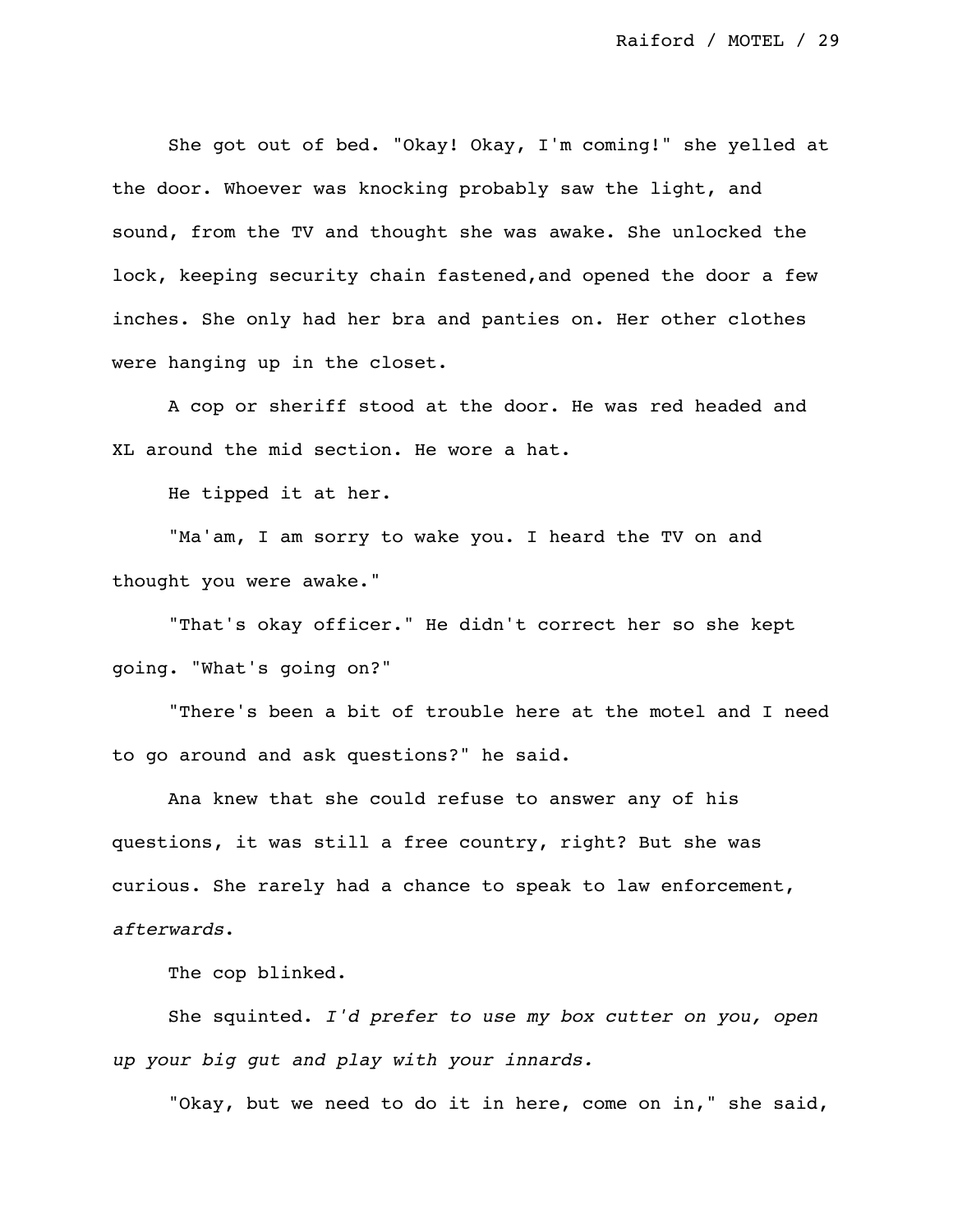unfastening the security chain. She opened the door. She grabbed her t-shirt--one of Gary's--and put it on and laid back down in bed. "Sorry, I am very tired, officer."

He smiled like any other cop. "That's okay ma'am," said the officer, entering the room, leaving the door half open.

He pulled out a notepad from his back pocket. "What is your name? You have any ID?"

"I only have ID if I'm being accused of something." She had a valid Texas driver's license but he didn't need to see it.

"Oh no ma'am, no need to be alarmed. I'm sorry, standard question. Can I get at least first name?"

He must've seen the *how-long-is-this-going-to-take* look on her face. "I'll be out of here in a couple of minutes then you can get back to sleeping."

She looked at the officer thinking how much fun it would be to play with him.

"So, your name is-"

*My real one is Ana Raleigh Key.*

"I'm sorry, my name is Candice Reynolds." She gave him the name on the ID she had in her purse anyway. She took it off a Candice a few weeks ago in Dallas. Ana met her in a bar. She and Candice looked close enough alike so she took Candice's purse when the bar got packed.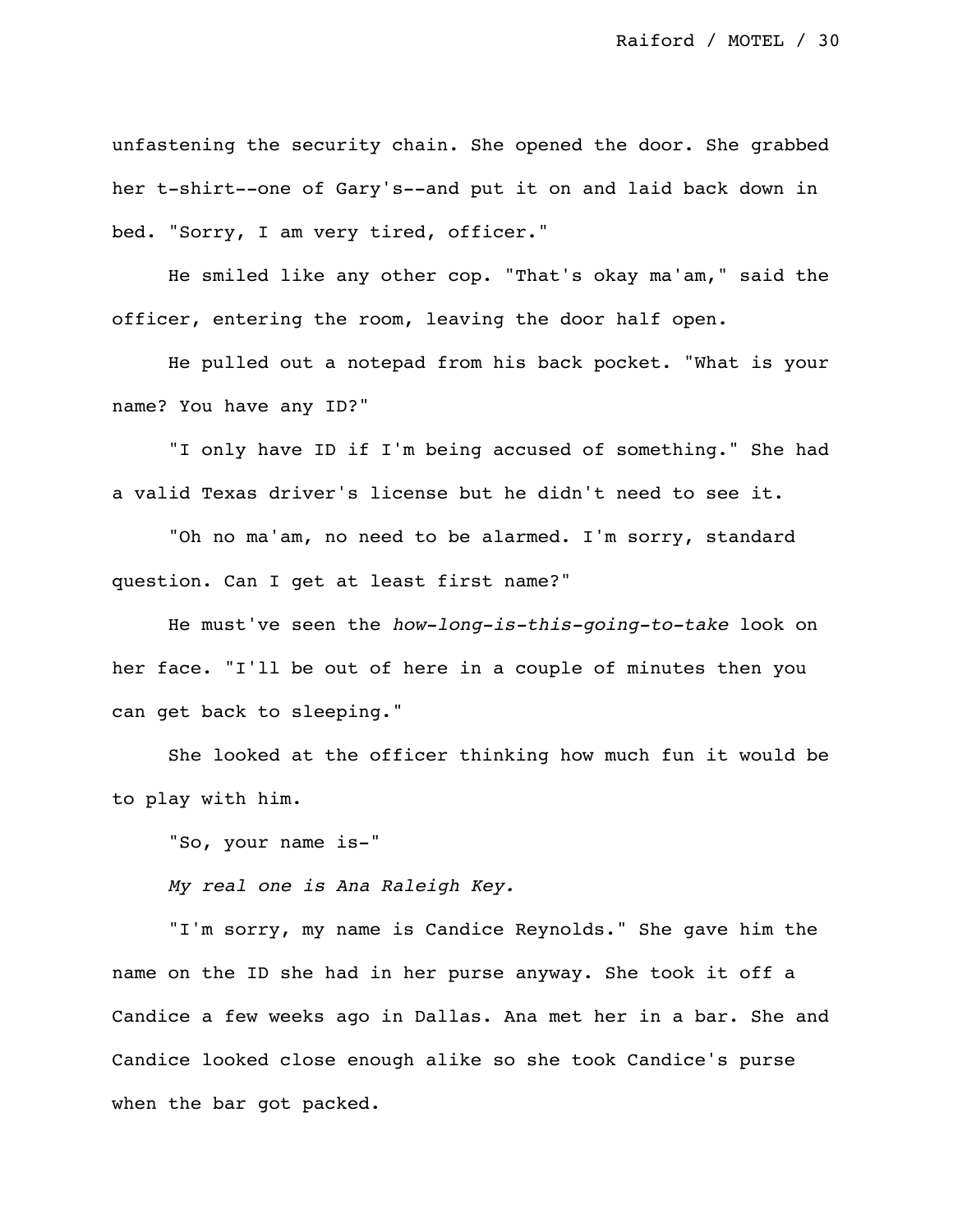Ana always had someone's ID on her. It had been a long time since she had her own ID. She would be throwing *Candice Lyn Reynolds's* ID away very soon.

The officer wrote her name down in his notepad.

"Miss Reynolds, there was somebody killed," he pointed to the floor, "in one of the rooms on the other side of the motel."

She opened her mouth, bringing the bedcover up to her neck "Oh, no! Is it not safe here?" she asked, pulling up the bed cover to her chin.

He put his hand up, palm out. "Now, don't go worrying about anything Miss Reynolds. Everything is going to be okay. We believe that we have found the guilty party and me being here, asking you questions, is just to gather more information. It's very standard, no need to worry about anything, really."

"Okay."

"I am here going around to the motel's occupants to see if they saw or heard anything earlier."

She shook her head. "No, my boyfriend left me in Amarillo with barely any money. I asked the lady that works here at the motel to give me a break on the room and she let me have the room for twenty bucks," she said.

"She gave you the room for twenty bucks cash?" "Yes, I don't have any credit cards."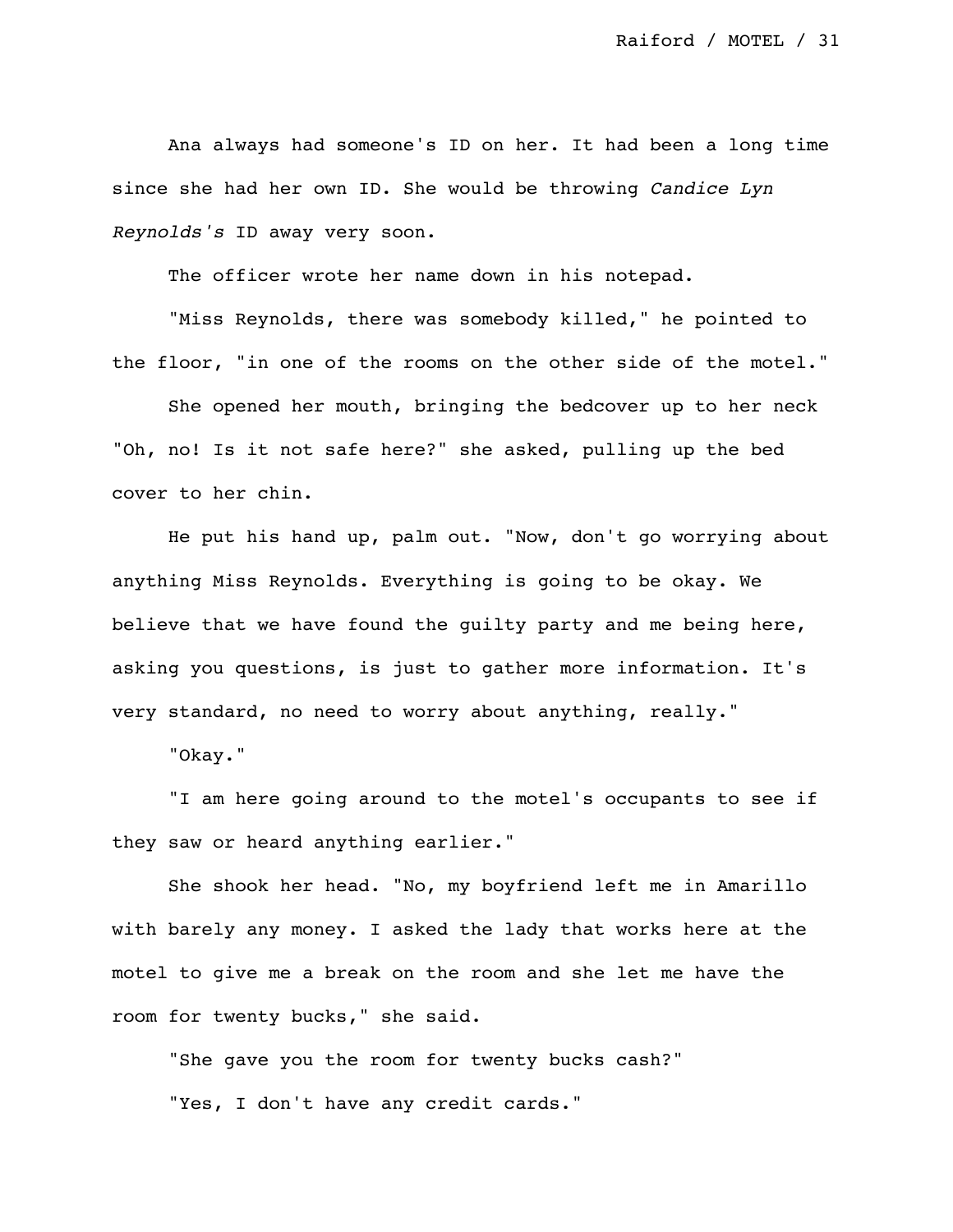He wrote on his noted pad. "Anything strange about her behavior, Miss Reynolds?"

She tilted her head slightly, as if thinking. "Who the lady that works here?"

He nodded.

Ana made a face but kept on talking. "Now that I think about it, she did seem a bit nervous or something, said something about a boyfriend or something. I was so tired, I didn't pay much attention to her. I came straight to this room and took a shower and went to bed."

He wrote in the small notepad.

"Who do you guys think killed that man?"

He looked up from the notebook. "I can't divulge any information from an ongoing investigations, ma'am."

"Really, I won't be here tomorrow, I won't tell, I promise," said Ana, grinning.

He shrugged. "Sorry ma'am, I can't but I can tell you that it ain't pretty."

#

She tried, but Ana couldn't sleep after the fat cop left. She got dressed and left the motel. She thought that she could probably stay in her room another night but she did not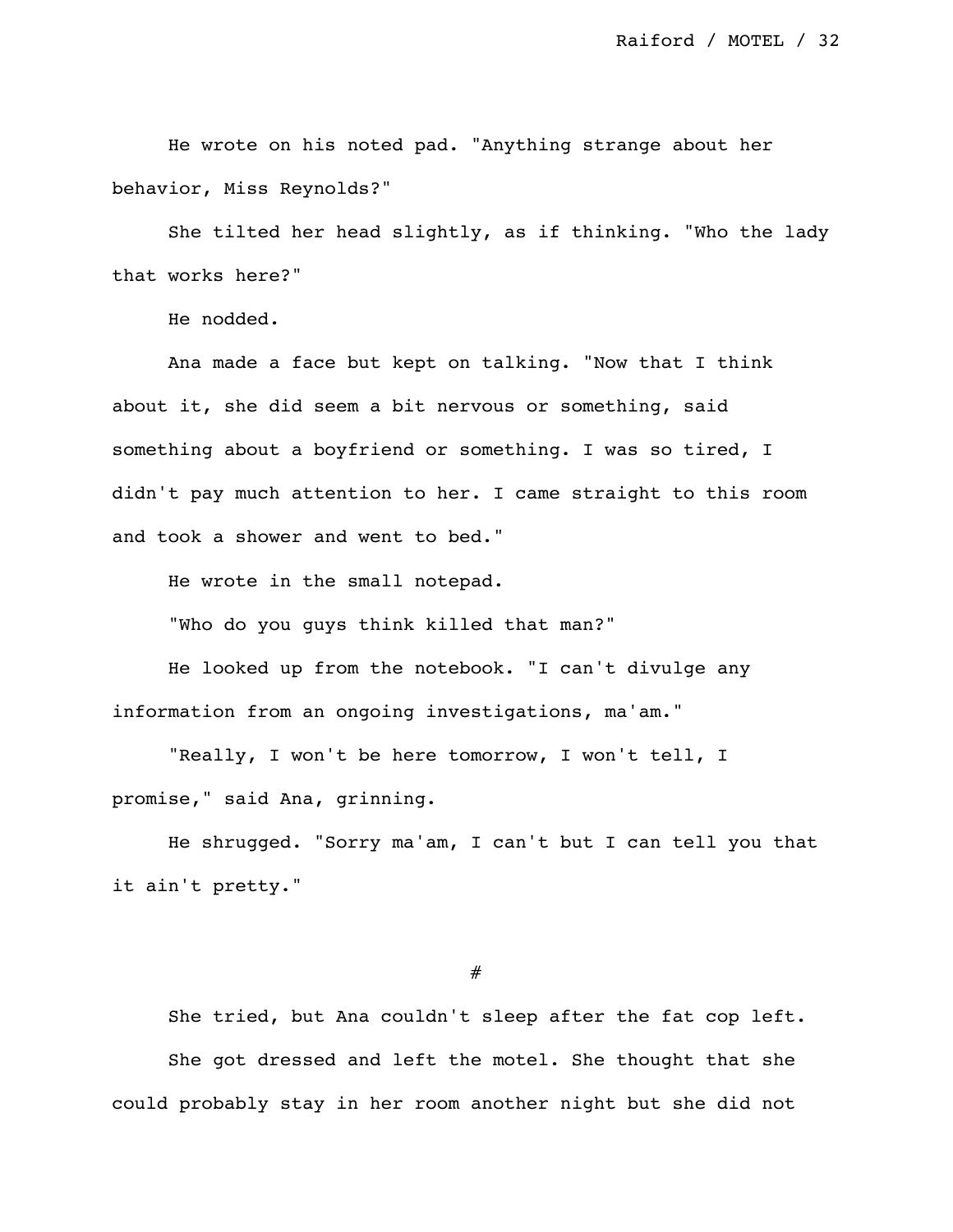want to push her luck. Ana stayed out of prison this long because she was always cautious. She left the room key on the front desk and walked out to the road. She walked passed the cops. She didn't see the cop that asked her questions.

Ana wasn't sure what would happened to Gracie, but she knew that Gracie would have problems explaining the bloody message on the wall in his room. And she'd have to explain the bloody money and severed penis in her purse. Not to mention the small things like Gracie's slippers under Gary's bed, the pizza on her counter, and his phone under her undies.

*Gracie should have been nice to me.*

Her backpack was right where she had left it. She went through it and found what she was looking for--a bundle of cards. It was mostly business cards but there were a couple of ID's in there too. She looked through the bundle and found her last stolen ID: *Sheryl LeAnn Meyers.*

She held it out in front of her and said, "I'm Sherrie, now." She threw the *Candy* ID away and stuck the Sherrie ID in her purse.

Ana threw on her backpack, walked down the road, stuck her thumb out every time she heard a vehicle coming her way.

She'd lost count of the number of cars that passed her on the road. Cars had passed her--trucks too. She even counted a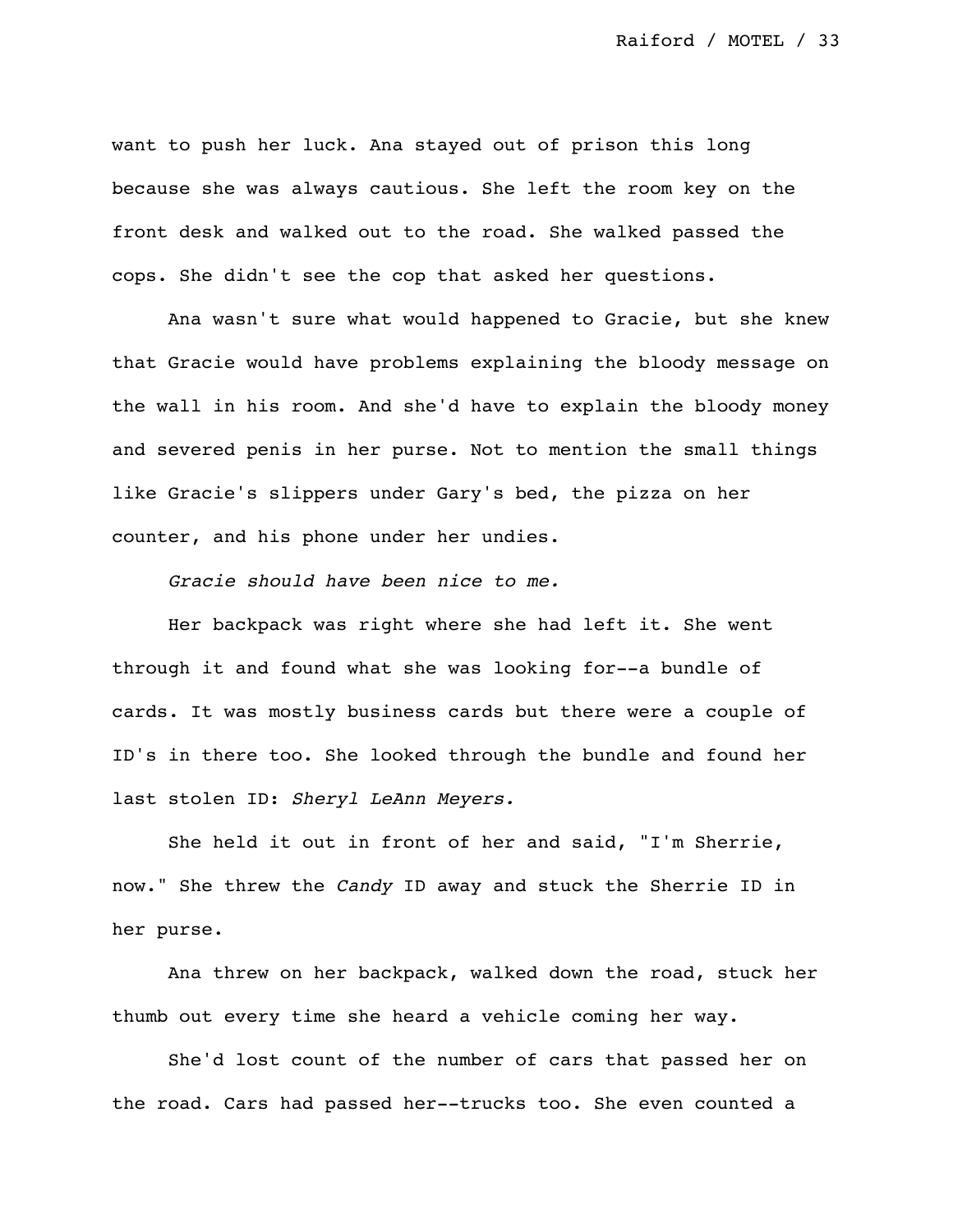couple of passing motorcycles. She'd walked most of the day; night was coming fast; she decided to keep trying for another twenty minutes before she would find a spot to lie down and rest and probably sleep for a couple of hours.

Not even five minutes later, a dark blue Honda Civic sedan pulled over in front of her. She wanted to grin but she was too tired. Ana walked up to the passenger's side. The window was down, she rested her forearm on the door, peeking inside. She did manage to find enough strength to smile and twirl a strand of hair.

She saw a white pudgy man, mid forties. He parted his brown, thin hair to the right and wore black, thick-framed glasses.

*He is perfect. He will be fun.*

The driver of the Honda Civic pushed his glasses up on his nose, using his middle finger. "Where you headed young lady?" he asked.

She wiped her forehead. "Well, I'm headed south to Houston, Handsome," said Ana, giving him her best smile.

He waved. "Jump on in, I'll take you as far as I can," he said.

She threw her backpack in the back and got in the front seat. He put it in drive, they drove off.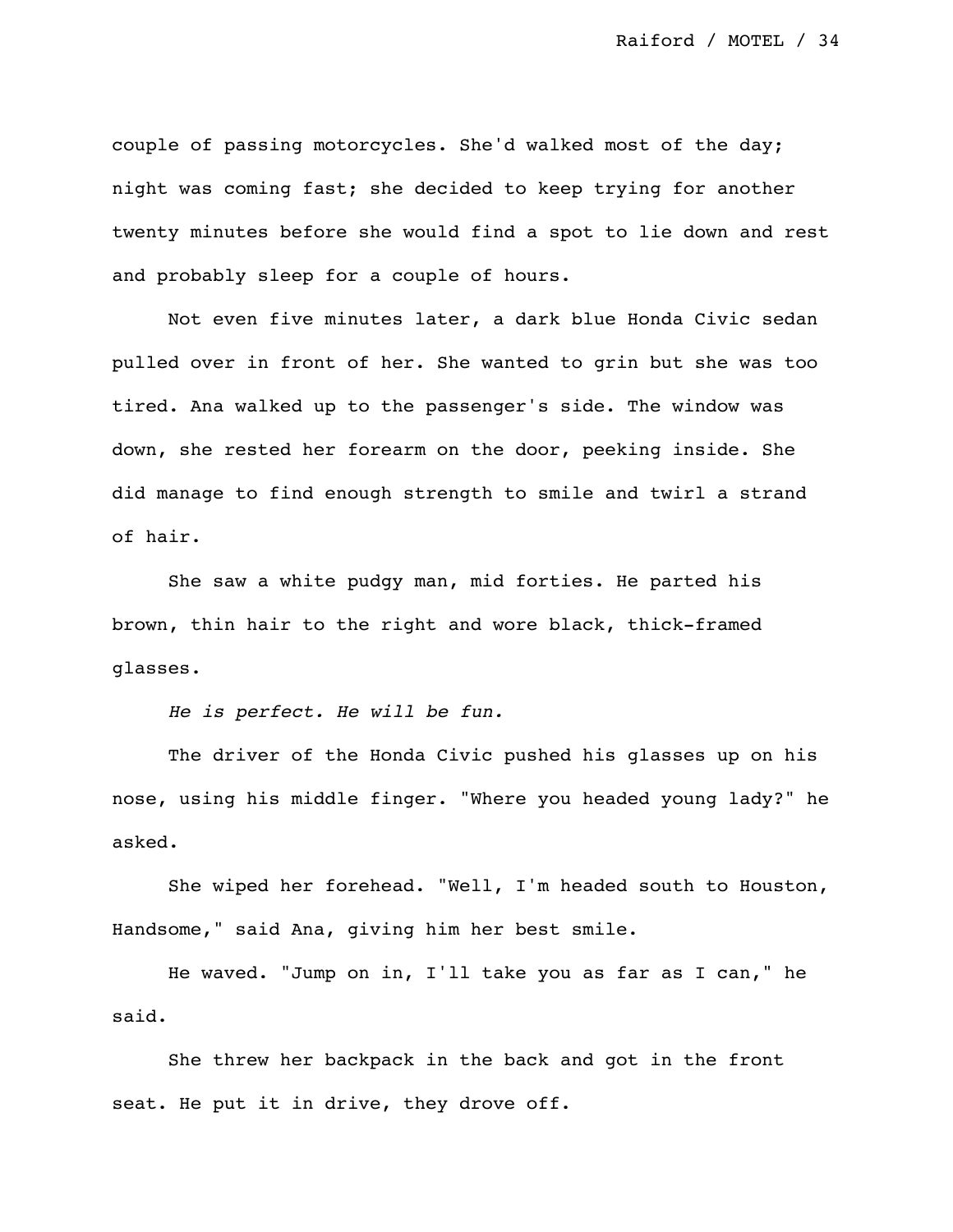He used his middle finger to push his glasses up on his nose again.

*His nose must be greasy. Heavy men tend to sweat and get greasy.*

"My name is Joel," he said, offering her his hand. She grabbed it and shook it.

Ana looked at Joel, touching his right leg. "My name is Sherrie, nice to meet you Joel," said Ana, leaving her hand on his leg.

Joel smiled and did nothing to remove her hand.

They drove down he road for a minute before Joel said something. "So, what's pretty girl like you doing out here by yourself, Sherrie?"

She showed him woeful face. "My boyfriend left me in Amarillo and took all of our money, so I'm headed back to Houston."

Joel looked into the rearview mirror. "Ah hell, that ain't cool. What kind of man leaves a pretty thing like you to fend for herself?"

*This is going to be so much fun.* "With no money," she said, crying into her hands.

"Hey, so I might be able to help out with that Sherrie," said Joel, grinning.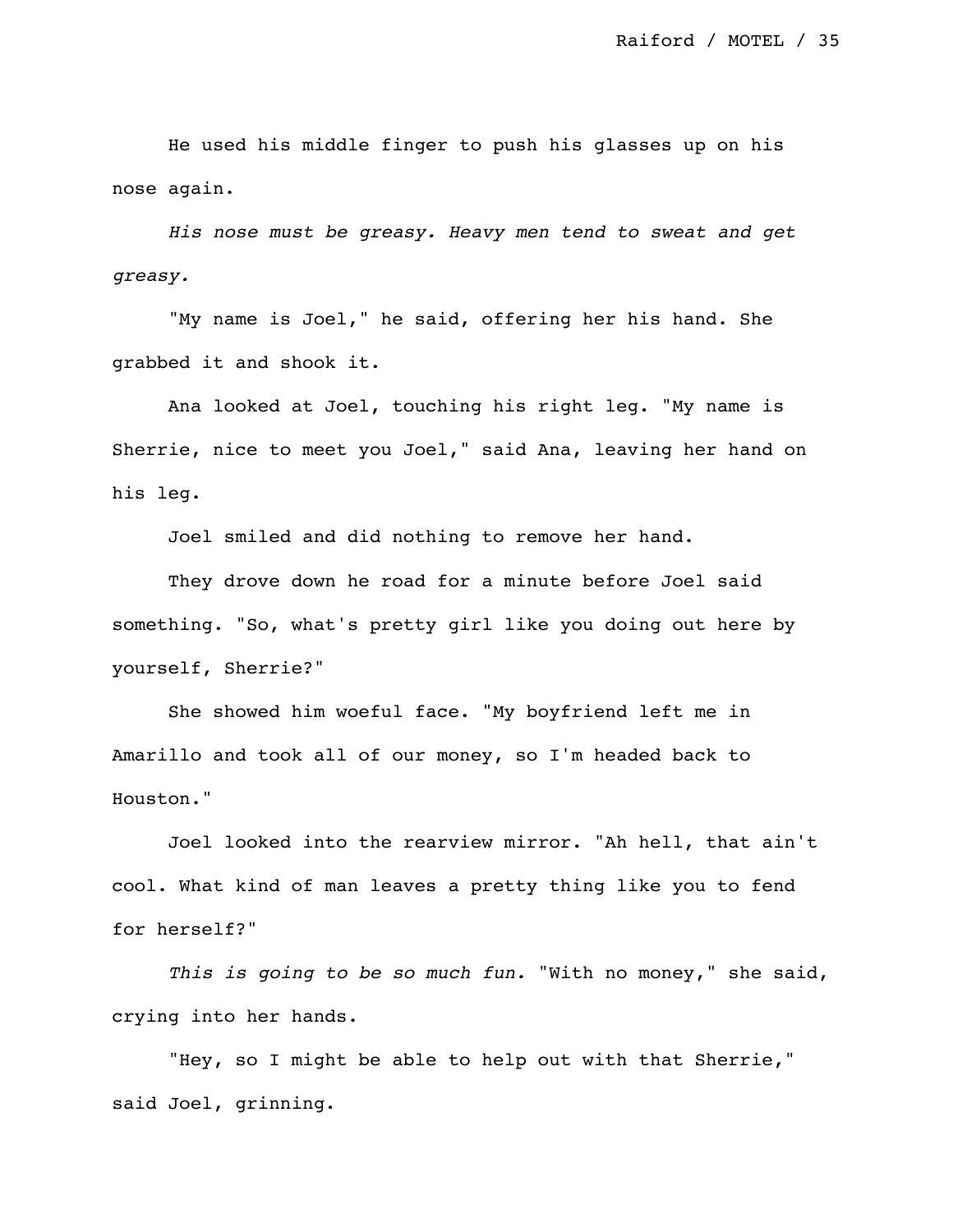She looked up, gave him a grin. "Really, I would do anything, Joel," she said, touching his leg again, inching closer to his crotch. "I slept outside last night and I want to sleep on a bed tonight and I wouldn't mind a little company."

He smiled, pushing up his glasses again. "Okay, I know where we can go," he said, looking at her, smiling, showing stained teeth.

She returned his smile. "Really, where are we going?" "There's a motel a few miles up the road."

Ana reached up and pulled down passenger side's sun visor. It had a small mirror. She looked at her face. She noticed Joel stealing a glimpse of her. She smiled, wondering if he had a laptop so he could order her some more box cutters from Amazon.

"I haven't eaten. Maybe we could get something to eat too, would that be okay?"

Joel grinned, nodded. "Yes, Sherrie we can," he said, Ana noted his voice cracking a bit. "I think there is a burger place near the motel."

She nodded. "How big is the motel we're staying in?"

"Oh, it's a small place off the highway. It's real nice and small. It's very quiet there."

Ana's *hunger* had been satiated with Gary but she couldn't turn down this opportunity, literally staring her in the face.